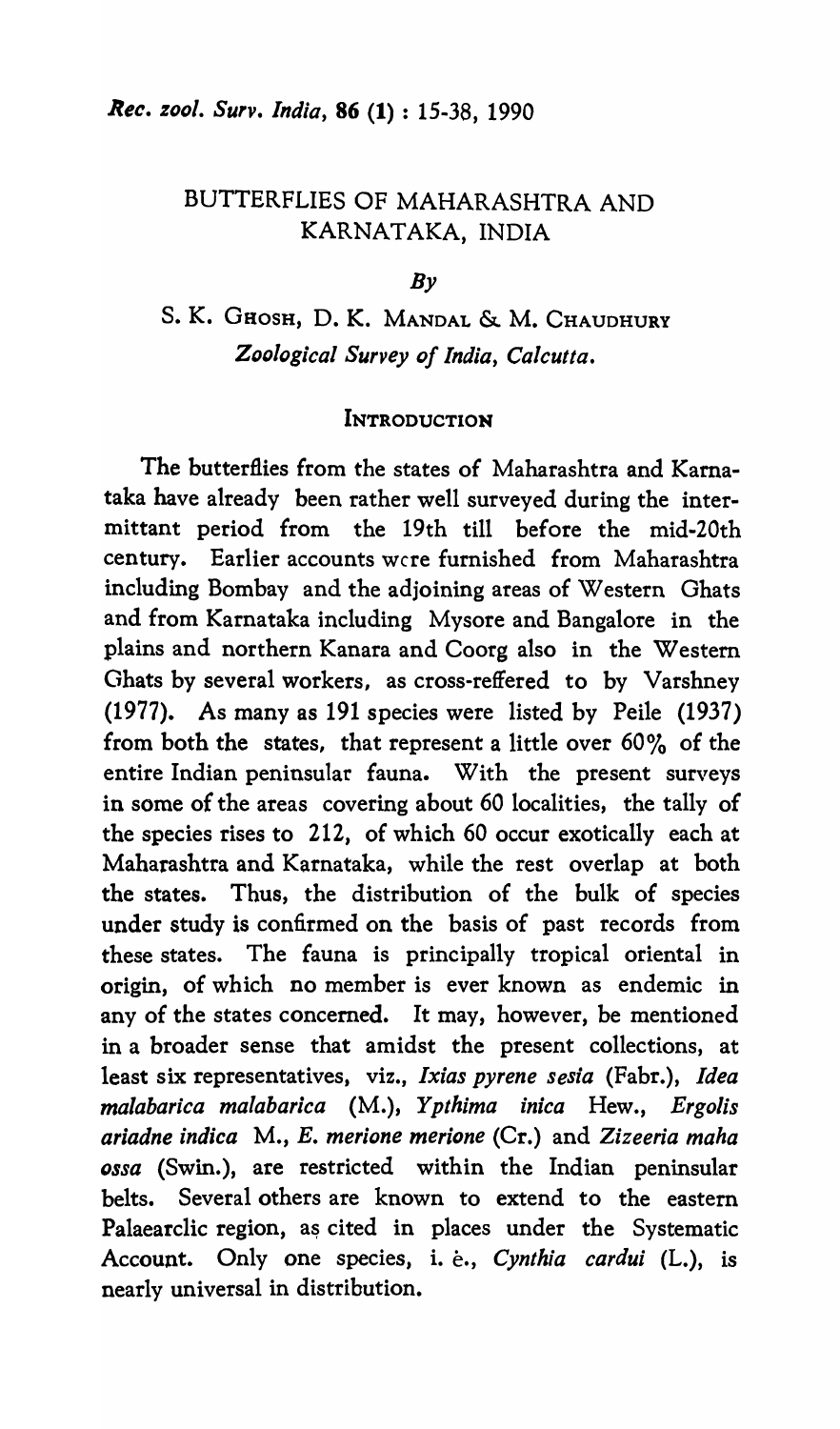# MATERIAL AND METHODS

The taxonomical study is based on the material comprising over 340 specimens explored during dry- and wet-seasons of 1971-83 by different scientists including the first two authors from Zoological Survey of India. Amongst a total of 59 species and subspecies, 5 from Maharashtra (\*)" of Western Peninsula, 11 from Karnataka (t) of southern Peninsula and other 5 from both these states in common (\*t) constitute new locality records. Of these, *Appias lalage lalage* (Db.), *Symbrenthia hippocclus* de N., *Arletta vardhana* (M.) and *HypolYcaena erylus himavantus* Fr. remained hitherto unknown from the whole of peninsular India. Besides, certain specimens of the species (§) have been found to have reduced wing measurement as compared to the size mentioned by Talbot (1939, 1947) and Wynter-Blyth (1957); a few specimens of *Eurema brigitta rubella* (Wall.) and all of *Sarangesa purendra pandra* Ev., however, have more or less larger fore wing length. The status of majority of the species in question was earlier considered to range from locally to very common. Also, certain butterflies like *M elanitis leda ismene*  (Cr.) are known to be of nocturnal over and above their diurnal habits, though presently only a couple of individuals of *Lampides boeticus* (L.) could be trapped by light. Taxonomically, the system is adopted on the familiar basis rather than on the archaic one revived by certain schools of thought including Hancock (1983) and Ackery & Vane-Wright (1984).

> SYSTEMATIC ACCOUNT Family I. PAPILIONIDAE

# 1. Graphiom agamemnon agamemnon (L.)

- *1758. Papilio agamemnon* Linnaeus, *Syst. Nat.,* ed 10 : 462.
- 1939. Graphium agamemnon agamemnon: Talbot, *Fauna Brit. India*, Butts., 1 : 230, fig. 64.

*Material examined:* KARNATAKA, Bangalore, Malleswaram, Forest Research Laboratory campus, I ex. 10.i.1982, S. K. *Ghosh* & *party leg.*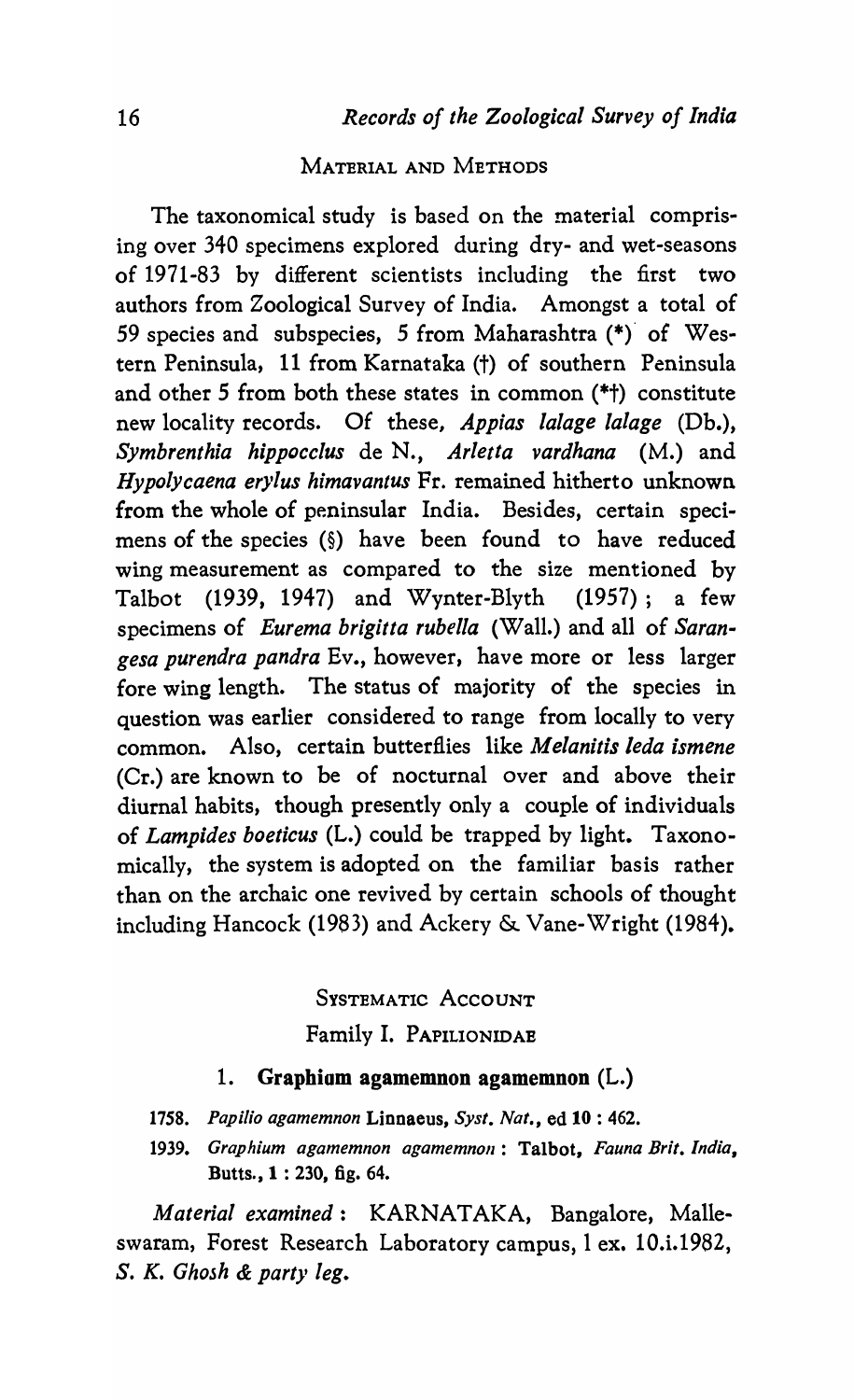*Fore wing length:* 44 mm.

*Distribution*: India (Uttar Pradesh, Kumaon; western and southern Peninsula). Upto Burma.

## 2. Atrophaneura hector (L.)

1758. Papilio hector Linnaeus, Syst. Nat., ed. 10:459.

*1983. Atrophalleura hector:* Hancock, *Smiihersia,* 2 : 47.

*Material examined:* KARNATAKA, Karwar, Kodibag, 2exs. 2.i.1972, *K.* S. *Pradhan* & *party leg.* ; Dharwar, Etingood village, *c* 500m, lex., 16. i.1982, *S.K. Ghosh* & *party* le~.

*Fore wing length:* 50 mm.

*Distribution:* India (western and southern Peninsula; Andaman Is.). Sri Lanka.

- 3. Atrophaneura aristolochiae aristolochiae (Fabr.)
- *1775. Papi/io aristolochiae* Fabricius, *Ent. Syst.,* p. 443.
- *1983. Atrophaneura aristolochiae aristolochiae:* Hancock, *Smithersia,*  2 : 47.

*Material examined:* MAHARASHTRA, Kolhapur, 2exs., Kagol, lex., Pantala, lex. 20-23.xii.1971, Satara, Kumroshri village, lex., 18.i.'72, *K.* S. *Pradhan* & *pa'ty leg.* ; Solapur canal, nr. Bus stand, lex., 7.iv.'83, *A. R. Lahiri* & *party leg.*  KARNATAKA, Belgaum, lex., Maruti Hills, lex., 26-27.xii. '71, Karwar, Kochbag, lex., Municipal Public Garden, lex., Kadrad, lex., Kagor, lex., 2-3, 8.i. '72, *K.* S. *Pradhan* & *party leg.;* Dharwar, Botanical Garden, 900 m. 3exs., southern Kiri, lex', 15, l8.i.'82, S. *K. Ghosh* & *Party leg.* 

*Fore wing length:* 35-50 mm.

*Distribution:* India (throughout the mainland).

## $(\S)$ 4. Papilio polytes romulus,  $\S$  f. *romulus* (Cr.)

1775. Papiiio romulus Cramer, Pap. Exot., 1:67, pl. 43, fig. A.

- 1939. Papilio polytes romulus, 9 f. romulus: Talbot, Fauna Brit. *India,* Butts., 1 : 178, fig. 46.
- 3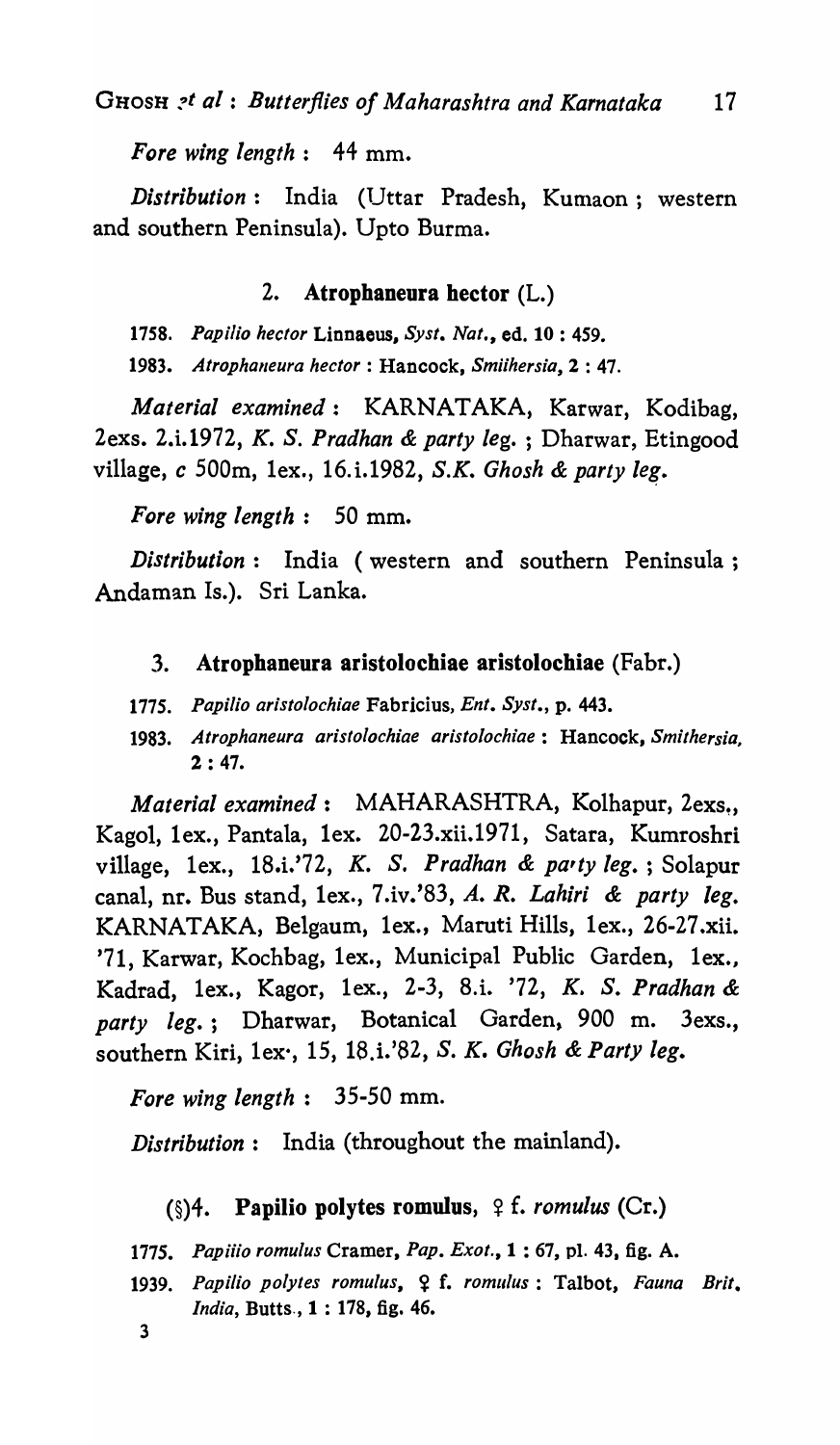*Material examined:* MAHARASHTRA, Ratnagiri, lex., 7.vii.~981, *P. Parui* & *party leg.* KARNATAKA, Bangalore palace campus, lex., l2.i.'82, S. *K. Ghosh* & *party leg.* 

*Fore wing length:* 42 mm.

*Distribution:* India (throughout the mainland). Burma, Sri Lanka, Vietnam and Malayan Peninsula.

## $(*<sub>†</sub>)$ 5. Papilio demoleus demoleus L.

1758. Papilio demolens Linnaeus, Syst. Nat., ed. 10:464.

*1939. Papilio demoleus dpmoleus:* Talbot, *Fauna Brit. India,* Butts., 1 : 189, fig. *SO.* 

*Material examined:* MAHARASHTRA, Raigadh, Poladpur, lex., 3.vii.l981, *P. Parui* & *party leg.* KARNATAKA, Maruti Hills, 3exs., Jamboti, lex. 26, 30.xii.'71, *K.* S. *Pradhan & party leg.;* Bangalore, F. R. I. campus, lex., IO.i.'82, S. *K. Ghosh* & *party leg.* 

*Fore wing length:* 38-42 mm.

*Distribution:* India (almost throughout the mainland ). Up to North Burma. Sri Lanka and also extending to Iran and Arabia.

Family II. PIERIDAE

6. Delias eucharis (Dr.)

*1773. Papilio eucharis* Drury, Ill. *Exol. Ent.,* 2 : 16, pl. 10, figs. 5, 6.

*1939. Delias eucharis:* Talbot, *Fauna Brit. India,* Butts., 1 : 352, fig. 133a, b ; pl. 3.

*Material examined:* MAHARASHTRA, Kagol, 2exs., Jog, Shimoga, lex., 8-9.i.l972, *K.* S. *Pradhan* & *party leg.;*  Pune, Empress Garden, lex., 26.vi.'81, *P. Parui* & *party leg.*  KARNATAKA, Thalathmore, Mercara, *c.* 1080m, 1 ex., 2. iii.'77, *P. T. Cherian* & *party leg.;* Bangalore, F. R. L. campus, 1 ex., lO.i., in and around F. R. H., lex., 13.i.'82, S. *K. Ghosh* & *party leg.* 

*Fore wing length:* 33-40 mm.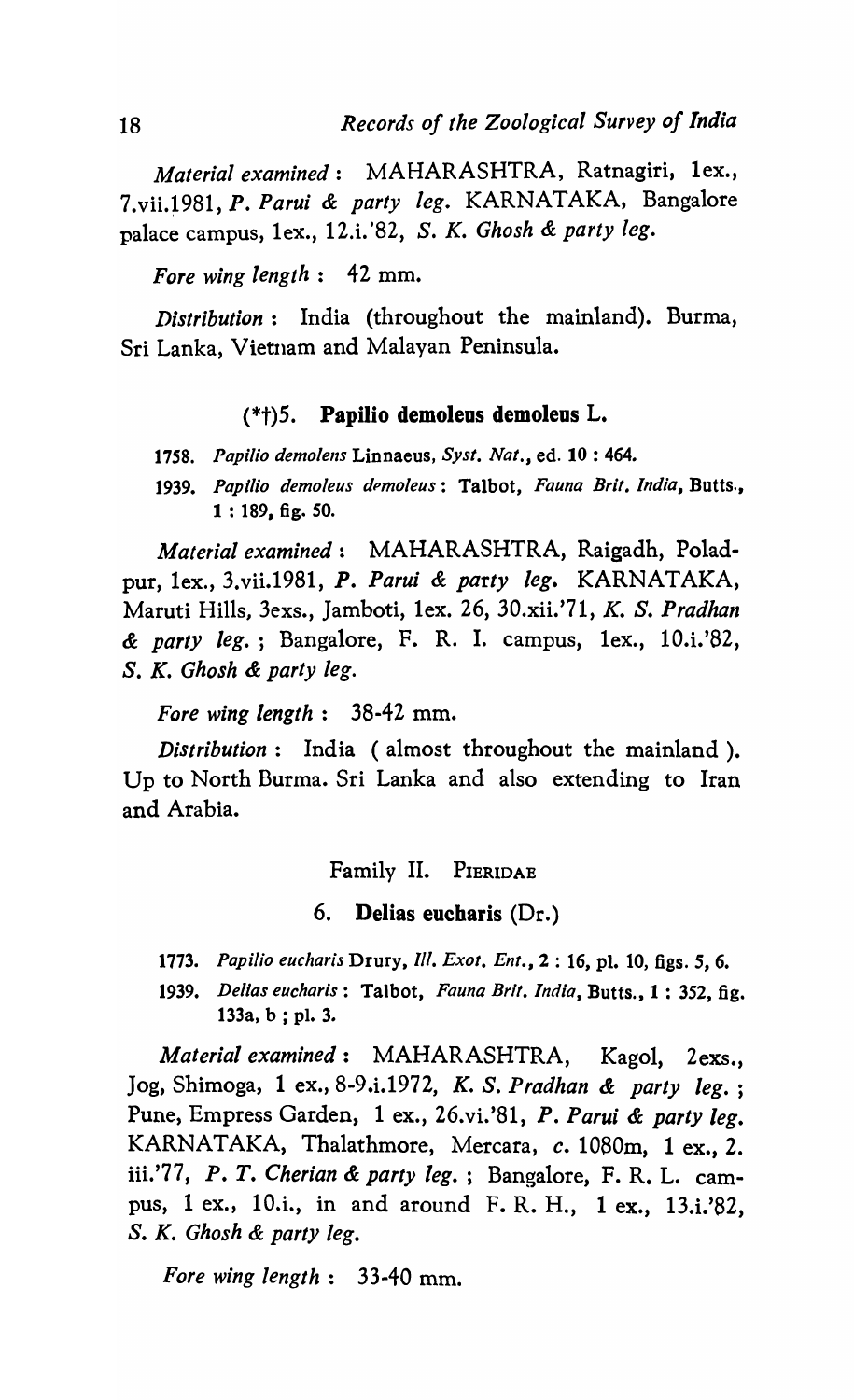GHOSH *et al: Butterflies of Maharashtra and Karnataka 19* 

*Distribution:* India (lower slopes of Himalaya; peninsular belts). Sri Lanka.

## 7. Cepora nerissa phryne (Fabr.)

- *1775. Papilio phryne* Fabricius, *Syst. Ent.,* p. 473.
- 1939. Cepora nerissa phryne: Talbot, Fauua Brit. India, Butts., 1: 362, pl. 2, fig. 7.

*Material examined:* MAHARASHTRA, Satara, Wai, lex., 17.i.198l, *P. PaTui* & *party leg.* KARNATAKA, Bangalore, F. R. L. campus, 3exs., St. Peter's Seminary campus, lex., 10-11.i.'82, S. *K. Ghosh* & *party leg.* 

*Fore wing length:* 20-26 mm.

*Distribution:* India ( western Himalaya; throughout the Peninsula). Pakistan, Nepal and Sri Lanka.

## $(*)8.$  Appias lalage (Db.)

- *1842. Pieris lalage* Doubleday, *in* Gray, *Zool. Misc.,* p. 76.
- *1939. Appias lalage la/age:* Talbot, *Fauna Brit. India,* Butts., 1 : 387, fig. 143a.

*Material examined:* MAHARASHTRA, Pratapgadh, lex., Mahabaleswar, Wilson Pt., 4 exs., 18-19.i.1972, *K. S. Pradhan* & *party leg.* 

*Fore wing length:* 25 mm.

*Distribution:* India (Uttar Pradesh; Maharashtra). Upto Burma.

#### $(\S)$ 9. Ixias marianne (Cr.)

1779. Papilio marianne Cramer, Pap. Exot., 3: 41, pl. 217, fig. C, D.

*1939. Ixias marianne:* Talbot, *Fauna Brit. India,* Butts., 1 : 440, fig. *ISS;* pl. II, fig. 13.

*Material examined:*  KARNATAKA, Bangalore, Malleswaram, Arthur's pt., lex., 16.i.1972, *K.* S. *Pradhan* & *party leg.* 

*Fore wing length*: 20 mm.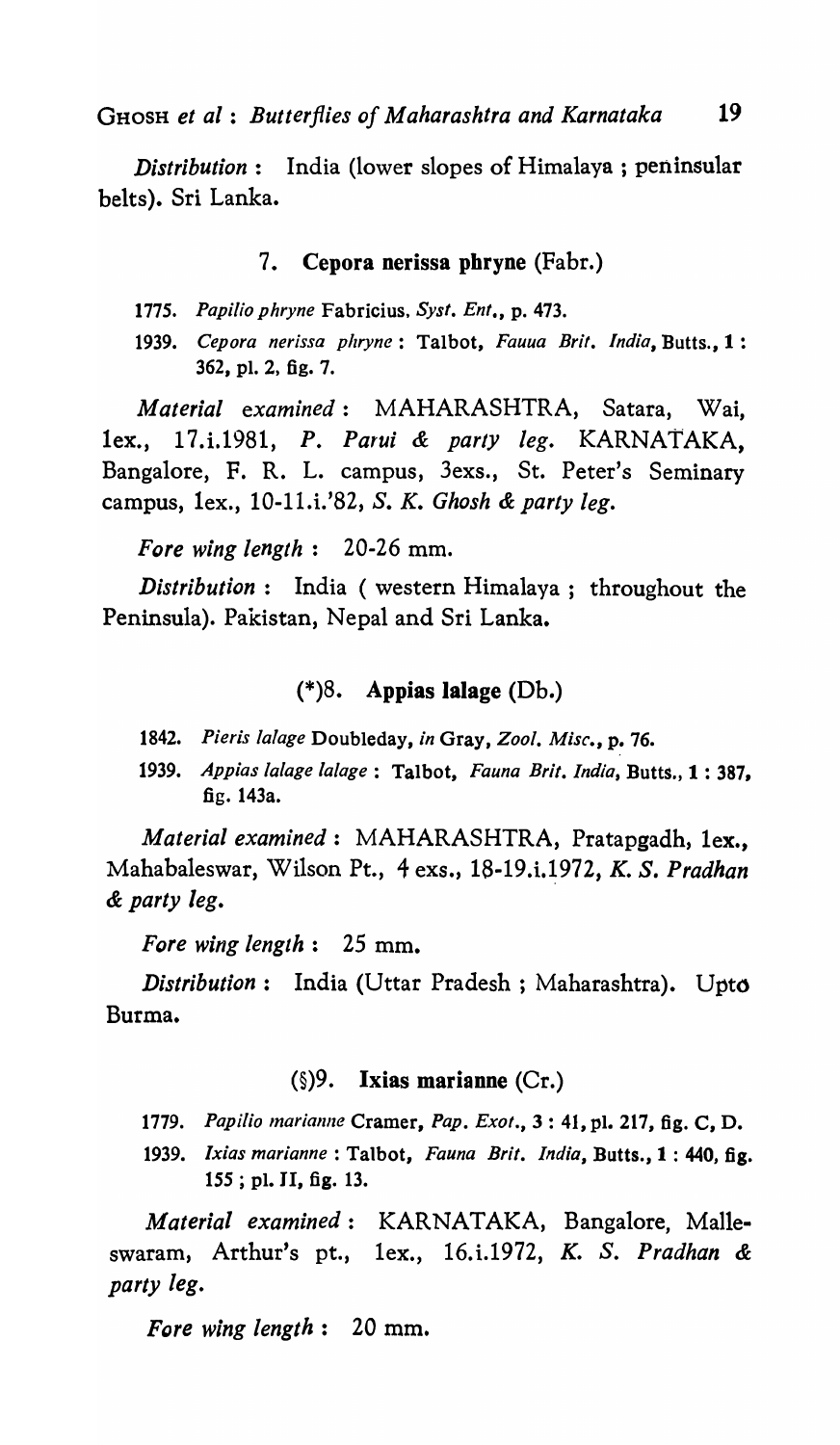*Distribution:* India (Wesrern Himalaya; throughout the Peninsula). Sri Lanka.

#### 10. Ixias pyrene sesia (Fabr.)

*1777. Papilio sesia* Fabricius, *Gen. Ins.,* p. 257.

1939. Ixias pyrene sesia : Talbot, *Fauna Brit. India*, Butts., 1 : 445.

*Material examined:* MAHARASIITRA, Ambanali, 1 ex., 17.iv.1983# *A. R. Lahiri* & *party leg\_* KARNATAKA, Bangalore, St. Peters Seminary campus, 1 ex., 11.i.'82, S. K. *Ghosh*  & *party leg.* 

*Fore wing length:* 26 mm.

*Distribution:* India (western, eastern and southern Peninsula).

#### 11. Catopsilia crocale crocale (Cr.)

- *1775. Papilio crocale* Cramer, *Pap. Exot.,* 1 : 87, pl. IV. figs. C, D.
- *1980. Catopsilia crocale crocale* : Varshney, J. *Bombay nat. Hisl. Soc.,*  76 (1) : 39.

*Material examined:* MAHARASHTRA, Pune, Aund, 2·exs.,28,vi.198I, P. *Parui* & *party leg.* KARNATAKA, Bangalore, St. Peter's Seminary campus, 1 ex., II.i.'82, S. K. *Ghosh* & *party leg.* 

*Fore wing length:* 35 mm.

*Distribution:* India (throughout the mainland; Andaman Is.). Burma, Sri Lanka, South China, Sundaland and Philippines.

#### 12. Catopsilia pyranthe pyranthe (L.)

1758. Papilio pyranthe Linnaeus, Syst. Nat., ed. 10:469.

*1939. Catopsilia pyranthe pyranthe* : Talbot, *Fauna Brit. India,* Butts., 1 : 497, fig. 168 b ; pl. IT, fig. 15.

*Material examined:* MAHARASHTRA, Kolhapur, Shivaji Univ. campus,  $2$  exs.,  $21.$ xii.1971, Jog Falls, 1 ex. Kagol,l ex., 7-8.i.'72, K. S. *Pradhan* & *party leg.* Jog Falls, Shimoga, c. SOm, 1 ex., 2.vi.'8I, B. C. *Saha* & *party leg.;*  Pune, Aund, 1 ex., 28.vi., Ratnagiri, 2 exs., 7.vii.'8I, P. Parui & party leg. KARNATAKA, Belgaum, Maruti Hills,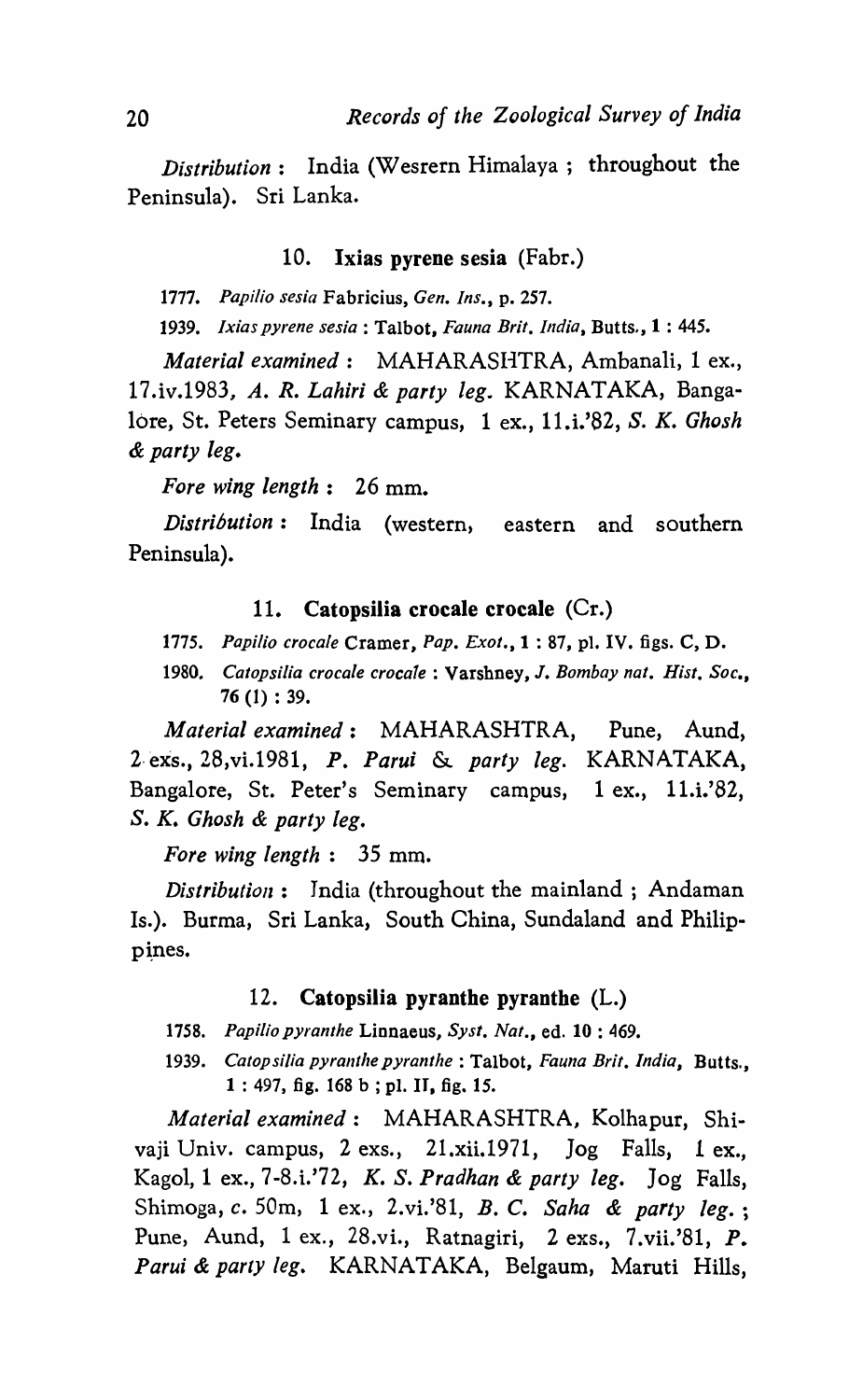2 exs., 27.xii.'71, Karwar, 2 exs., Kodibagh, 1 ex., I-2.i. *'72, K.* S. *Pradhan* & *party leg.* ; Bangalore, F. R. L. campus, 2 exs.,18.i., Belgaum, outskirts of the city, 5 kms. south of F. R. H., 1 ex., 23.i.'82, S. K. *Ghosh* & *party leg.* 

*Fore wing length*: 25-30 mm.

*Distributian:* India (throughout the mainland; Andaman Is.). Burma, Sri Lanka, extending to Hainan, Taiwan, South China and also Sundaland, Sulawesi and Philippines.

# (t)13. Catopsilia florella gnoma (Fabr.)

*1776. Papilio gnoma* Fabricius, *Ent. Syst.,* Append., p. 828

*1939. Catopsilia jlorel/a gnoma* : Talbot, *Fauna Brit. India,* Butts., 1 : 500, fig. 168a.

*Material examined:* MAHARASHTRA, Kolhapur, Kagol. lex., 23.xii. ; KARNATAKA, Belgaum, Maruti Hills, 4 exs., 27-28.xii. 1971, Karwar, Kodibagh, 3exs., 2.i.'72, K. S. *Pradhan & party leg.*; Univ. campus, 1ex., Dharwar, Botanical Gardens. lex., Etingood village, lex., 15·l6.i. '82, S. K. *Ghosh* & *party leg.* 

*Fore wing length* : 25-32 mm.

*Distribution:* India (almost throughout the mainland; Andaman Is.). Burma and Sri Lanka.

## $(*\dagger)$ 14. Eurema brigitta rubclla (Wall.)

- *1867. Terias rubella* Wallace, *Trans. en!. Soc. Lond.,* (3) 4 (3) : 323.
- *1939. Eurema brigitta rubella:* Talbot, *Faunn Brit. India,* Butts., 1 : 515, fig. 171.

*Material examined:* MAHARASHTRA, Kolhapur, Kagol, lex., Shivaji Univ. campus, 1ex., 20-21.xii.1971,  $\log$ , 2exs. 8.i., Satara, Purli, 2exs., Kshetra, Mahuli, lex., 12-l3.i., Lingmala, 2exs., 17.i., Mahabaleswar, Wilson Pt., 2exs., 17,19.i. '72; KARNATAKA, Belgaum Maruri Hills. 8exs. 26.xii., Jamboti, 2exs., 30.xii. 71, Karwar, Kadrad, lex., 3.i.'72. K. S. *Pradhan* & *party leg.* ; Karnataka Univ. campus, lex., Dharwar, Botanical Gardens, lex., IS.i., Belgaum, lkm. north of F. R. H., lex., 24.i. '82. S. *K. Ghosh* & *party leg.*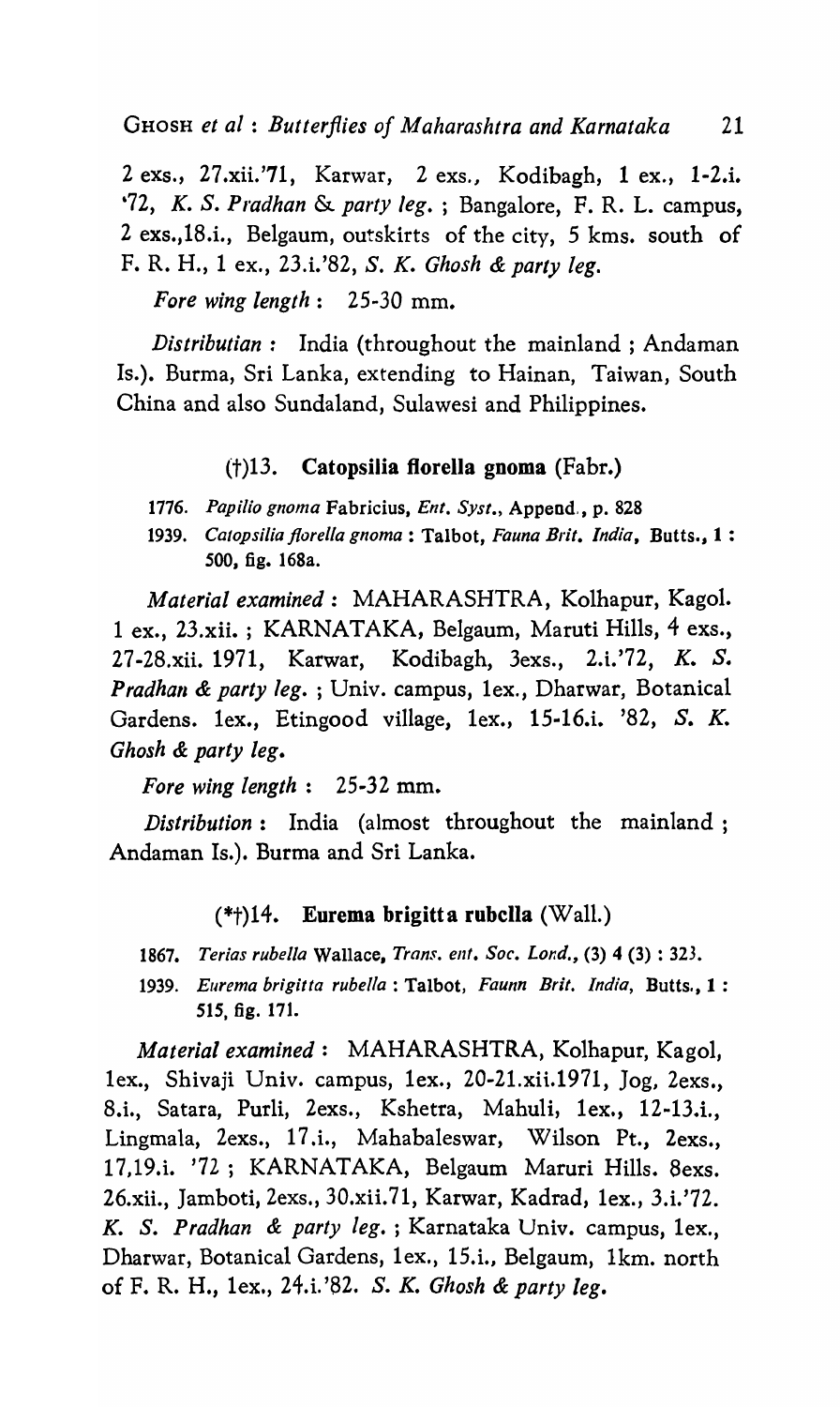*Fore wing length* : 14-22 mm.

*Distribution:* India (almost throughout the mainland; Nicobar Is.). Burma and Sri Lanka, extending to South China.

## 15. Eurema leata laeta (Bd.)

- *1836. Terias [aera* Boisduval, *Spec. Gen. Lt'p.,* 1 : 674.
- *1939. Eurema laeta laeta* : Talbot, *Faur.a Brit. India,* Butts., 1 : 517, fig. 172 a-b.

*Material examined:* MAHARASHTRA, Kolhapur, Shivaji Univ. campus, 3exs., Pantala, 1ex., Sangam, 2exs., 21-22, 24.xii.1971, Purli, 2exs., Chinchani, 2exs., 12,l4.i.'72, K. S. *Pradhan* & *party leg.;* Satara, 2exs., 30.vi.'81, *P. Parui &*  party leg. KARNATAKA, Belgaum, Maruti Hills, 1 ex., Jamboti, lex., 26,30.xii.'71, *K.* S. *Pradhan* & *party leg.;*  Kangari village, 5exs., 21.i.'82, S. *K. Ghosh* & *party leg.* 

*Fore wing length:* 18 mm.

*Distribution:* India (Western Himalaya; throughout the Peninsula). Sri Lanka.

#### 16. Eurema hecabe contubernalis (M.)

1886. Terias contubernalis Moore, J. Linn. Soc. Lond. Zool., 21:46.

1939. Eurema hecabe contubernalis: Talbot, *Fauva Brit, India*, Butts., 1 : 527, fig. 177 a-e.

*Material examined:* MAHARASHTRA, Satara, Circuit House, 2exs., Purli, lex., Medha, 3exs., Mahabaleswar, Elphinston's pt., Pratapgardh Garden, lex., 11-12, 14,16, 18.i.l972, *K.* S. *Pradhan* & *party leg.* Raigadh, Poladpur, 2exs., 3.vii.'81, P. parui & party leg. KARNATAKA, Belgaum, Maruti Hills, 2exs., 27 .xii. '71, Karwar, 5 exs., Kodibagh, 5exs., 1- 2.i.'72, *K.* S. *Pradhan* & *party leg.;*  Bangalore, St. Peter's Seminary campus, 3exs., Il.i., in and around F. R. H., lex., 13.i., outskirts of Belgaum city, 2exs., 23.i.'82, S. *K. Ghosh* & *party leg.* 

*Fore wing length:* 17-24 mm.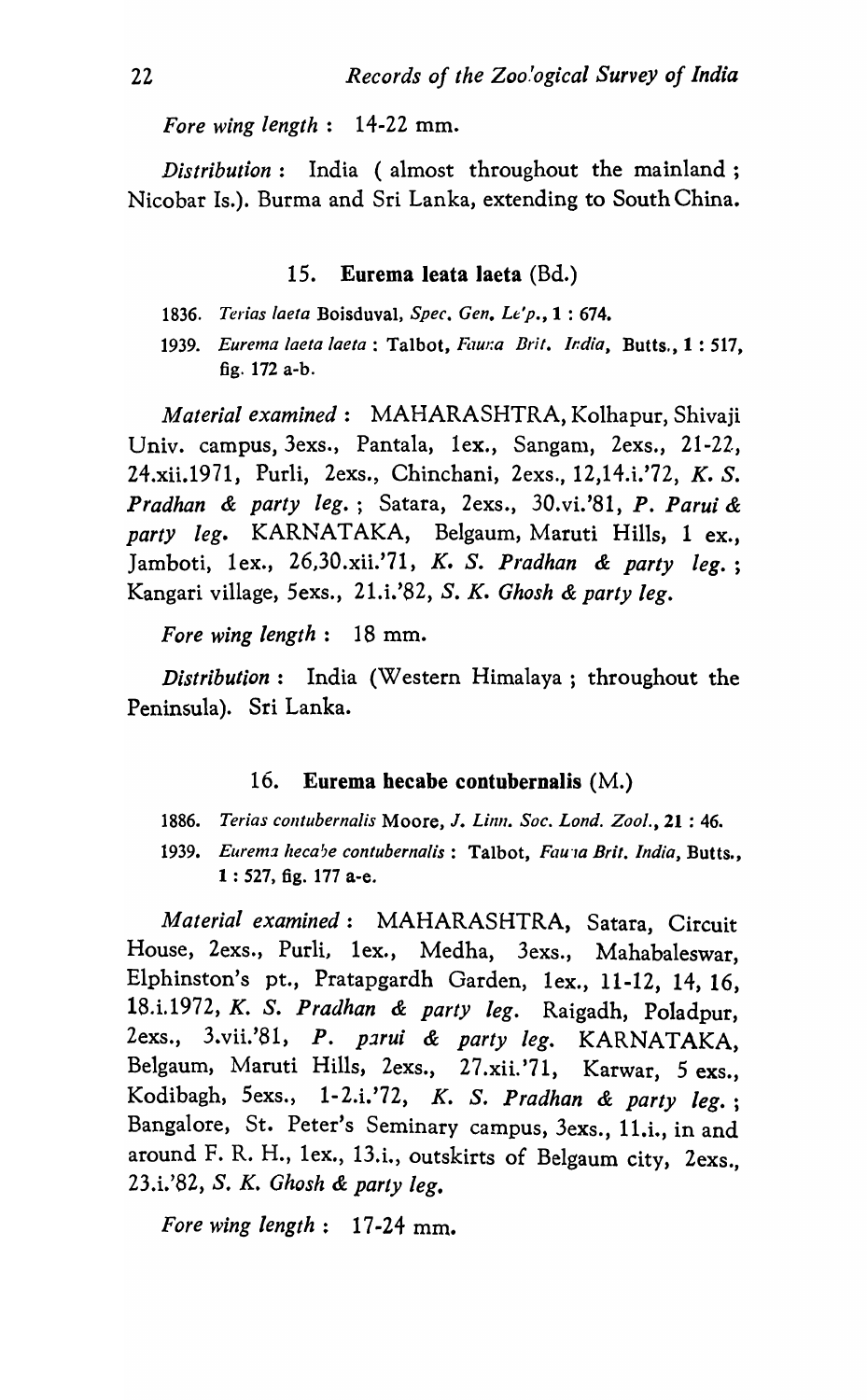GHOSH *et 0/* : *Butterflies of Maharoshtra and Karnataka 23* 

*Distribution:* India (Western Garhwal; Sikkim ; West Bengal; Maharashtra; Karnataka). Burma and Malay Peninsula.

# Family III. DANAIDAE

# $(*)$ 17. Idea malabarica malabarica  $(M.)$

- 1877. Hestia malabarica Moore, *Ann. Mag. Nat. Hist.*, (4) 20 : 46.
- 1947. Idea malabarica malabarica: Fauna Brit. India, Butts., 2:10, figs. 3-5.

*Material examined:* MAHARASHTRA, Raigadh, Poladpur, lex., 3. vii. 1981, *P. Parui* & *party leg.* 

*Fore wing length:* 62 mm.

*Distribution:* India (western and southern Peninsula).

## (§)18. Danaus chrysippus chrysippus (L.)

- *1758. Papilio chrysippus* Linnaeus, *Syst. Nat.,* ed. 10 : 471.
- *1947. Danaus chrysippus chrysippus* : Talbot, *Fauna Brit. India,* Butts., 2 : 20.

*Material examined:* MAHARASHTRA, Kolhapur, Kagol, 4exs., 23.xii.1971, Jog, lex., Shimoga, lex., lex., 8-9.i., Mahabaleswar, Wilson Pt., 2exs., 19.i.'72, K. S. *Pradhan*  & *party leg.;* Pune, dry river-bed, 2exs., 23.vi., Ratnagiri, Babnati village, 2exs., 8.vii.Sl, P. *Parui* & *party leg.*  KARNATAKA Belgaum, Maruti Hills, lex., 27.xii., Jamboti, 4exs., 30.xii.'7l, Karwar, Kodibag, 2exs., 2.i.'72, K. S. *Pradhan & party leg.* 

*Fore wing length:* 28-36 mm.

*Distribution:* India (throughout the mainland). Extending to the Malayan subregion, China and Japan in the east and Asia Minor in the west.

## 19. Danaus genutia genutia (Cr.)

1779. Papilio genutia Cramer, Pap. Exot., 3:23, pl. 206, figs. C, D.

*1886. Danans genutia genutia* : Doherty> J. *Asiat. Soc. Beng.,* 55 (2) : 114.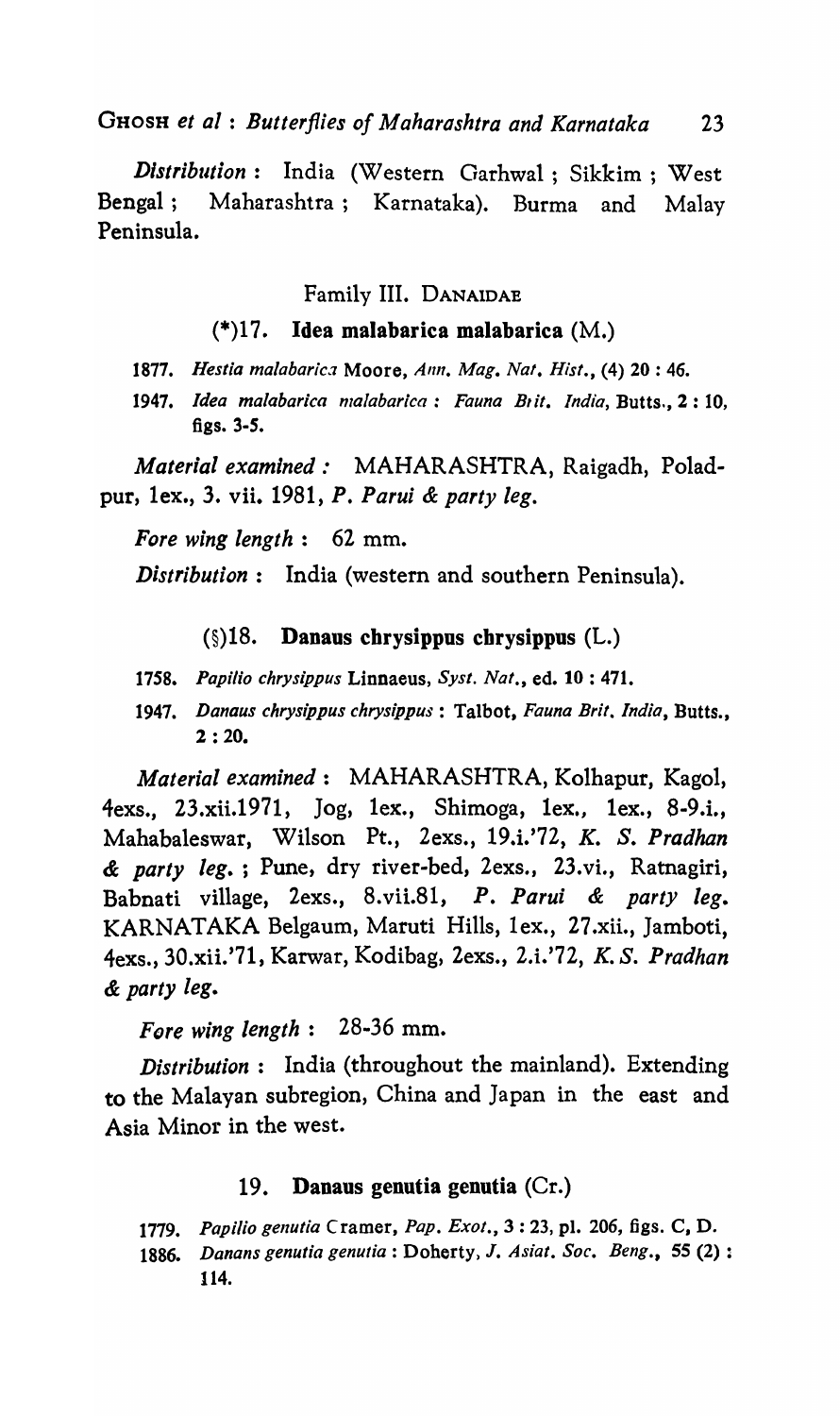*Material examined:* MAHARASHTRA, Satara, Kayana River bank, Kumroshri village, 3exs., 18.i.; KARNATAKA, Karwar, Maltapur, lex., 4.i.1972, *K.* S. *Pradhan* & *party leg. ;*  Bangalore, St. Peter's Seminary campus, lex., II.i.'82, S. K. *Ghosh* & *party leg.* 

# *Fore wing length:* 36-43 mm.

*Distribution:* INDIA (throughout the mainland; Ardaman & Nicobar Is.). Also Afghanistan, Pakistan, Burma, Sri Lanka, Thailand, China, Vietnam and Riu-Kiu Is.

## (§) 20. Danaus limniace leopardus (But!.)

- *1866. Danais limniace* var. *leopardus* Butler, *Proc. zool. Soc. Lond ••*  p.52.
- 1947. Danaus limniace leopardus: Talbot, *Fauna Brit. Irdia*, Butts., 2 : 31, fig. 10.

*Material exandned:* MAHARASHTRA, KagoI, 1 ex.,  $23. xii.1971$ ,  $Jog$  Falls,  $1 ex.,$  Shimoga,  $1 ex., 7,9.i.,;$ KARNATAKA, Karwar, Maltapur, 1 ex., 4.i.'72, K. S. *Pradhan* & *party leg.* 

## *Fore wing length:* 32·44 mm.

*Distribution:* India (western and eastern Himalaya; western, eastern and southern Peninsula; Nicobar Is.). Pakistan, Burma, Sri Lanka, also Chinese and Malayan subregions.

#### 21. Euploea core core (Cr.)

- *1780. Papilio core* Cramer, *Pap. Exot.,* 3 : 133, pl. 267, figs. E, F.
- *1947. Euploea core core:* Talbot, *Fauna Brit. India,* Butts., 2 : 67, fig. 25.

*Material examined:* MAHARASHTRA, Jog, Falls, 1 ex., Shimoga, 3 exs., 7,9.i.1972, *K.* S. *Pradhan* & *party leg.*  Raigadh, Poladpur, 2exs., 3.vii.81, *P. Parui* & *party leg.*  KARNATAKA, Mangala Devi Nagar, Mascar, *c* 1300 m, 1 ex., 3.iii.'77, *P. T. Cherian* & *party leg.;* Dharwar, Gandhinagar Farm, 1 ex., 22.i.'82, S. K. *Ghosh* & *party leg.* 

*Fore wing length*:  $40-45$  mm.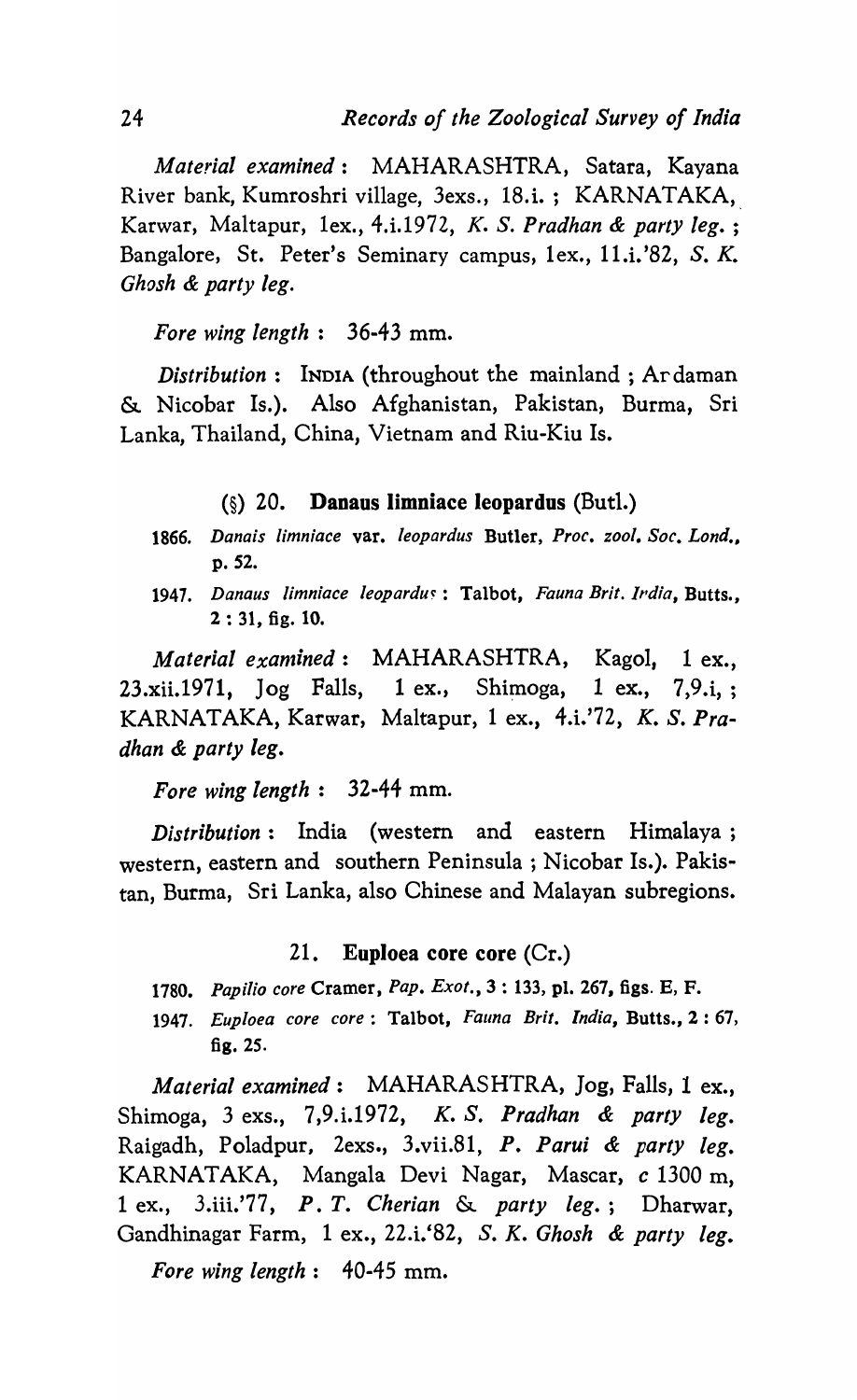*Distribution:* India (throughout the mainland).

Family IV. SATYRIDAE

#### (t) 22. Mycalesis perseus blasius (Fabr.)

*1798. Papilio blasius* Fabricius, *Ent. Syst.* Suppl., p. 426.

*1947. Mycalesis perseus blas;us:* Talbot, *Fauna Brit. India,* Butts., 2 : 132.

*Material examined:* MAHARASHTRA, Shimoga, 1 ex., 9.i.1972; KARNATAKA, Belgaum, Maruti Hills, 1 ex., 26. xii.'71, *K.* S. *Pradhan* & *party leg.* 

*Fore wing length:* 20 mm.

*Distribution:* India (Himachal Pradesh; Maharashtra; Karnataka). U pto Burma.

 $(*\dagger)$  23. Lethe rohira neelgheriensis (Guer.)

- 1843. *Satyrus neelgheriensis* Guerin, *in* Delessert, *Souv. Voy. Ind.,* 2 : 74, pI. 21, figs. 1, la.
- 1947. *Lethe rohira neelgheriensis:* Talbot, *Fauna Brit. India,* Butts., 2 : 201.

*Material examined:* MAHARASHTRA, Mahabaleswar, Elphinston Pt., 1 ex., 16.i.1972; KARNATAKA, Belgaum, Maruti Hills, 1 ex., 27.xii.'71, *K.* S. *Pradhan* & *party leg.* 

*Fore wing length:* 28 mm.

*Distribution:* India (Madhya Pradesh; Up to Nilgiris of southern Peninsula). Sri Lanka.

### (\*t§)24. Ypthima inica Hew.

*1865. Ypthlma inica* Hewitson, *Trans. en!. Soc. Lond.,* (3) 2 : 284, pI. 17, fig. S.

*Material examined:* MAHARASHTRA, Jog Falls, 1 ex., Shimoga, 2 exs., 7,9.i.1972; KARNATAKA, Belgaum, Jambotti, 1 ex., Khasbag, 1 ex., 29-30.xii.'71, *K.* S. *Pradhan*  & *party leg.* 

*Fore wing length:* 10-14 mm.

*Distribution:* India (almost throughout the Peninsula). 4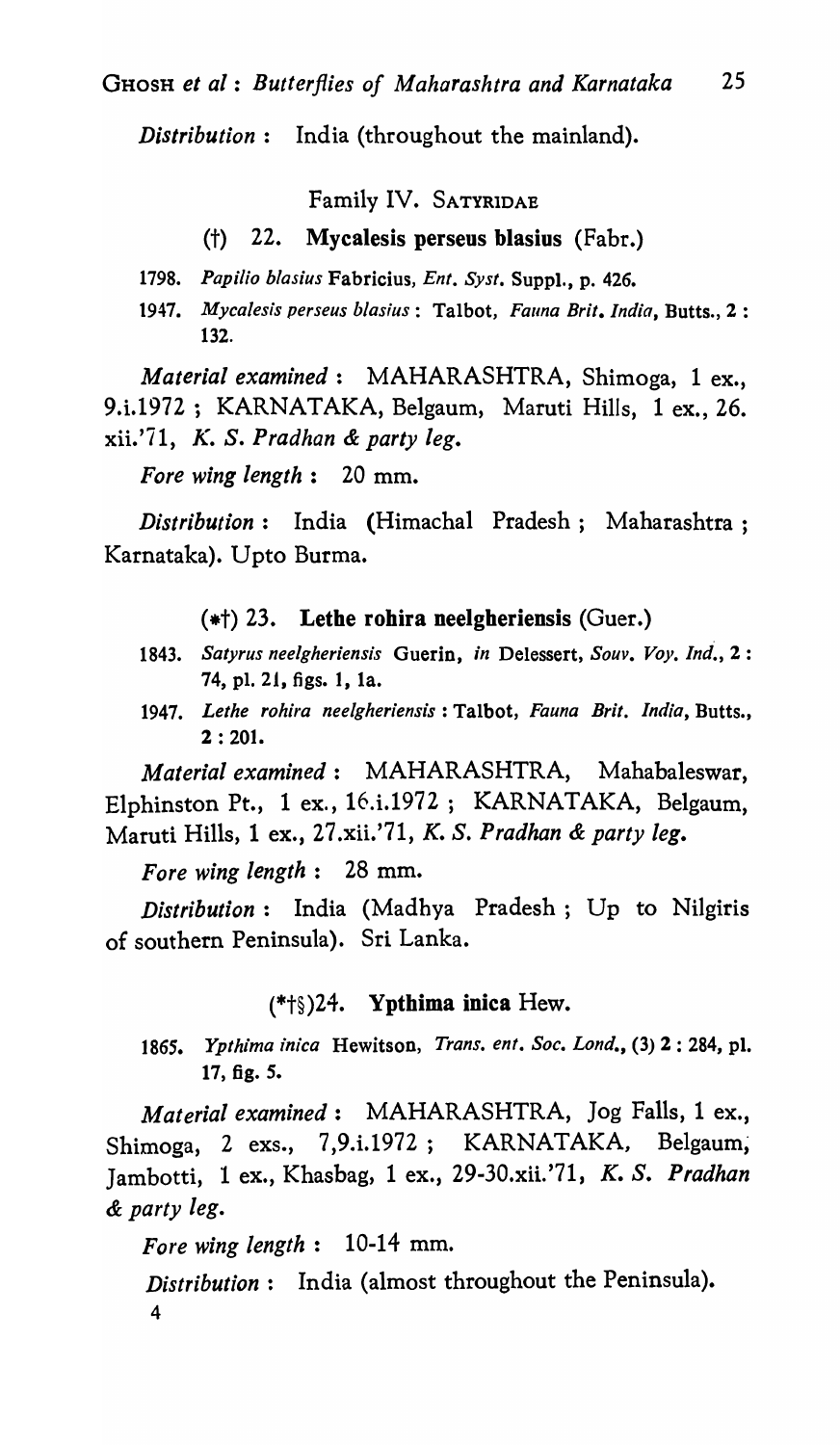## $(\S)$  25. Ypthima eeylonica hübneri Kir.

1871. *Ypthima hübneri Kirby, Syn. Cat. Diurn. Lep.*, p. 95.

*1947. Ypihima ceylonica /;ubneri:* Talbot, *Fauna Brit. India,* Butts., 2 : 329.

*Material examined:* MAHARASHTRA, Kolhapur, Kagol, 4 exs., 20,23.xii.1971, Satara, Chinchani, 1 ex., 14.i., Mahabaleswar, Lingmala, 1 ex., 18.i.'72; KARNATAKA, Belgaum, Maruti Hills, 3 exs., 26.xii.'71, *K.* S. *Pradhan* & *party leg.* 

*Fore wing length:* 13 mm.

*Distribution:* India (Assam; throughout the Peninsula). Burma and Malaya.

(\*) 26. Orsotrioena medus mandata (M.)

- *1857. Mycalesis mandata* Moore, *Cat. Lep. Ills. E.I.C.,* 1 : 234.
- *1947. Orsotrioena medus mandata:* Talbot, *Fauna Brit. India,* Butts., 2 : 350.

*Material examined:* MAHARASHTRA, Shimoga, 1 ex., 9.i.1972, K. S. *Pradhan* & *party leg.* 

*Fore wing length:* 21 mm.

*Distribution:* India (western and southern Peninsula). Sri Lanka.

#### 27. Melanitis leda ismene  $(Cr.)$

- *1775. Papilio ismene* Cramer, *Pap. Exot.,* 1 : 40, pI. 26, figs. A, B.
- *1947. Melanitis leda ismene:* Talbot, *Fauna Brit. India,* Butts., 2 : 366. figs. 96-97.

*Material examined:* KARNATAKA, Bangalore, F. R. L. campus, 2 exs., 10.i., St. Peter's Seminary campus, 2 exs., 12. i.1982, s. K. *Ghosh* & *party leg.* 

*Fore wing length:* 32-40 mm.

*Distribution:* India (throughout the mainland ; Andaman and Nicobar Is.). Burma and Sri Lanka, extending to the Malayan subregion, Taiwan and Japan.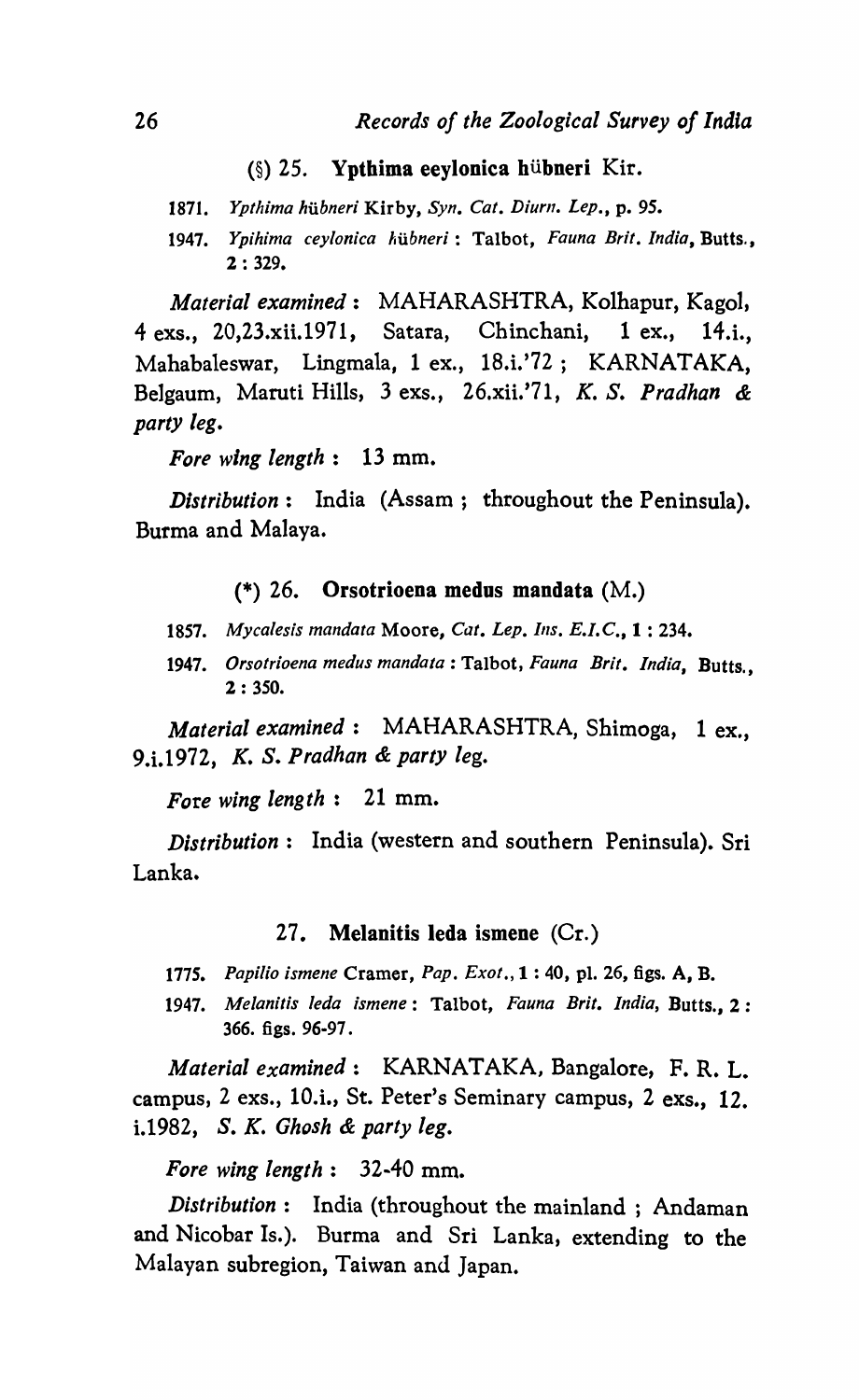# Family V ACRAEIDAE 28. Acraea violae (Fabr.)

*1775. Papilio violae* Fabricius, *Ent. Syst.,* p. 460.

*1973. Acraea violae* : Varshney, *Curr. Sci.,* 42 (3) : 107.

*Material examined:* MAHARASHTRA, Ratnagiri, I ex., 8.vii.1981, *P. Parui* & *paylY leg.* 

*Fore wing length:* 27 mm.

*Distribution:* India (gangetic plains and the Peninsula). Sri Lanka.

Family VI. NYMPHALlDAE

## $(\S)$  29. Ergolis ariadne indica M.

*1884. Ergo/is indica* Moore, J. *Asia!. Soc. Bellg.,* p. 20.

*1932. Ergolis ariadne indica:* Evans, *Ident. Ind. Butts.,* ed, 2 : 191.

*Material examined:* KARNATAKA, Bangalore, St. Peter's Seminary campus, lex., 11.i.1982, S. *K. Ghosh* & *party leg.* 

*Fore wing length* : 22 mm.

*Distribution:* India (western, eastern and southern Peninsula).

## (t§)30. Ergolis merione merione (Cr.)

*1777. Papilio merione* Cramer, *Pap. Exot.,* 2 : 76, pl. 144, figs. 0, H.

1932. *Ergolis merione merione* : Evans, *Ident. Ir.d. Butts.*, ed. 2 : 191.

*Material examined:* MAHARASHTRA, purli, nr. Satara, lex., 12.i.1972, *K.* S. *Pradhan* & *party leg.* ; Barivali National Park, 1 ex., 21.vi.1981, *P. Parui* & *party leg.* KARNATAKA, Belgaum, Maruti Hills, 4 exs., Khasbag, I ex., Tilakwadi Park, 1 ex., 27-29.xii.'71, K. S. *Pradhan* & *party leg.;* Devara Forest,l ex., S.iii.'77, *P. T. Cherian* & *party leg.* 

*Fore wing length:* 20-25 mm.

*Distribution:* India (western and southern Peninsula).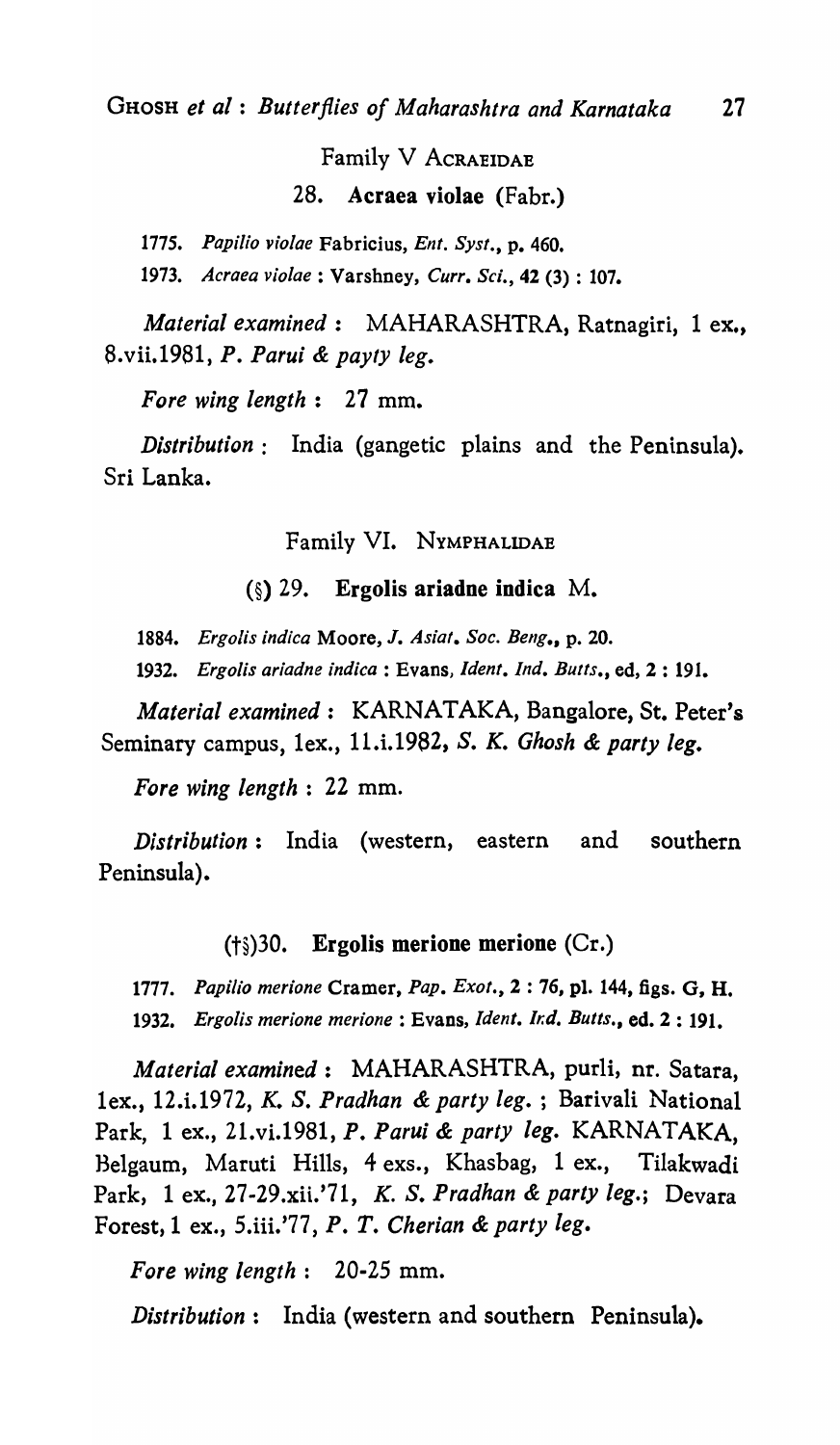### 31. Byblia ilithyia  $(Dr.)$

1773. *Papilio jlirhyia* Drury, *Ill. Exot. En!.,* 2 : 29, pI. 17, figs. 1, 2. 1932. *Byblia i1ithy/a* : Evans, *Ident. Ind. Butts.,* ed. 2 : 190.

*Material examined:* KARNATAKA, Dharwar, Mrityunjoynagar & vicinity, 1 ex., 17.i.1982, S. *K. Ghosh* & *party leg. Fore wing length:* 25 mm.

*Distribution:* India (northern and southern Peninsula). Sri Lanka.

## 32. Phalanta phalantha phalantha (Dr.)

1770. *Papifio phalanlha* Drury, *Ill. Exot. Ent.,* 1 : 41, pI 21, fiigs. 1, 2.

1967. Phalanta phalantha phalantha: Donahue, J. Bombay nat. Hist. *Soc.,* 64 : 38.

*Material examined:* MAHARASHTRA, Purli, nr. Satara, lex., 12.i., Lingmala, lex., 17.i.1972, *K.* S. *Pradhan* & *party leg.* KARNATAKA, Bangalore Palace campus, lex., 12.i., outskirsts of the Belgaum city, 5 Kms. south of F. R. H., 3exs., 23, i. '82, S. *K. Ghosh* & *party leg,* 

*Fore wing length:* 26 mm.

*Distribution*: India (throughout the mainland). Pakistan, Burma and Sri Lanka.

#### 33. Precis ipbita pluviatilis Fr.

1900. *Precis pluviatilis* Fruhstorfer, *Berl. Ent. Zschr.,* 4S : 22.

1932. *Precis iphitapluviatilis:* Evans, *[dent. Ind. Butts.,* ed. 2 : 177.

*Material examined:* MAHARASHTRA, Lingmala, lex., 17.i.1972, *K.* S. *Pradhan* & *party leg.* 

*Fore wing length:* 27 mm.

*Distribution:* India (western, northern and southern Peninsula). Sri Lanka and Maldives.

## $(\S)$ 34. Precis almana almana (L.)

*1758. Papilio ailnana* Linnaeus, *Syst. Nat,* ed. 10 : 472.

1932. *Precis a/mana almana* : Evans, *Ident. Ind. Butts.,* ed. 2 : 176.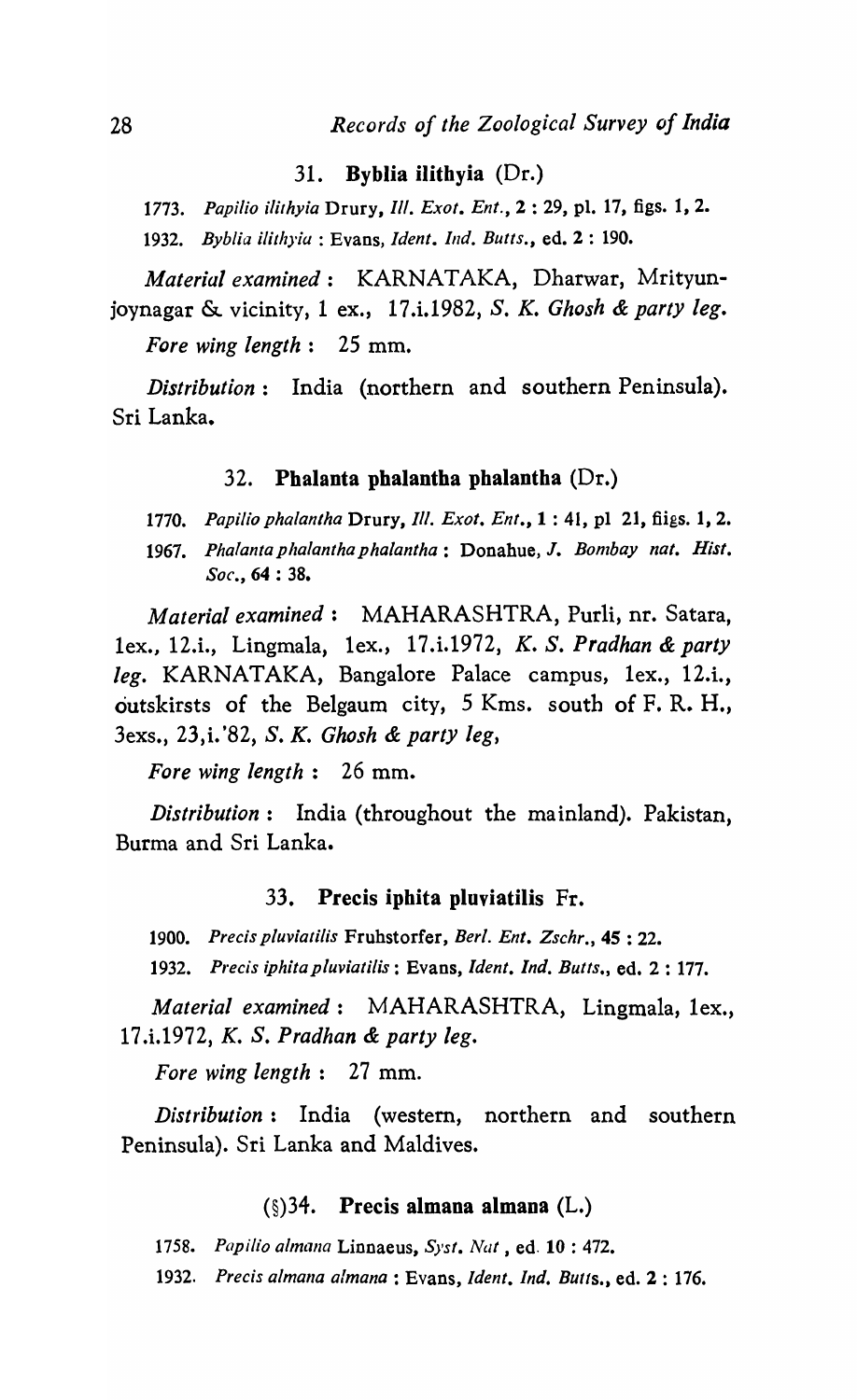*Material examined:* MAHARASHTRA, Kolhapur, Kagol, 2exs., 23.xii.1971, Lingmala, lex., 17.i·'72, *K.* S. *Pradhan* & *party leg.* ; Raigadh, *Po/adpur,* lex., 3.vii.'81, *P. Parui* & *party*  leg. KARNATAKA, Belgaum, Maruti Hills, 1ex., 26.xii., Jamboti, lex., 30.xii. '71, K. S. *Pradhan* & *party leg.* 

*Fore wing length:* 27 mm.

*Distribution:* India (throughout the mainland; Andaman Is.). Burma and Sri Lanka.

## (t)35. Precis lemonias persicaria Fr.

*1927. Precis lemonias* f. *persicaria* Frubstorfer, *in* Seitz, *Macro/ep. World,* 9 : 520.

*1932. Precis lemonius persicaria* : Evans, *[dent. Ind. Butts.,* ed. 2: 176.

*Material examined:* MAHARASHTRA, Kolhapur, Kagol, lex., 23.xii.197l, Lingmala, Pratap Singh Park, 3exs., 17.t, Satara, Kumroshri village, 2exs., 18.i.'72, K. S. *Pradhan* & *party leg.* ; Raigadh, Poladpur, 2exs., 3.vii., Ratnagiri, Babnati village, 2exs., 8.vii.'81, P. Parui & party leg.; around Kagol border, lex., 4.iv.'83, *A.R. Lahiri* & *party leg.* KARNATAKA, Belgaum, lex., Khasbag, lex., Jamboti, lex., 28-30.xii.'71, Kaiga, nr. Malhapur Down stream, lex., 4.i., Maleswaram, Elphinston's Pt., lex., l6.i.'72, *K.* S. *Pradhan* & *party leg. ;*  Bangalore, St. Peters seminary campus, 2exs., 11.i., cropfield nr. Shivaji Park, 1ex., 20.i., outskirts of Belgaum city, 5 Kms. south of F. R. H., lex., 23.i. '82, S. *K. Ghosh* & *party leg.* 

*Fore wing length:* 20-25 mm.

*Distribution:* India (Kashmir; Maharashtra; Karnataka). Sri Lanka; Thailand and South Annam.

## 36. Precis hierta bierta (Fabr.)

*1798. Papilio hierta* Fabricius, *Ent. Syst.* Suppl., p. 424.

1932. Precis hierta hierta : Evans, *Ident. Ind. Butts., ed. 2 : 176.* 

*Material examined:* MAHARASHTRA, KagoI, lex., 8.i.1972, *K. S. Pradhan & party leg.* KARNATAKA, Bangalore, F. R. L. campus, 2exs., 10.i., Palace campus, 2exs., l2.i., Dhatwar, Mrityunjoy nagar & vicinjty, 2exs.,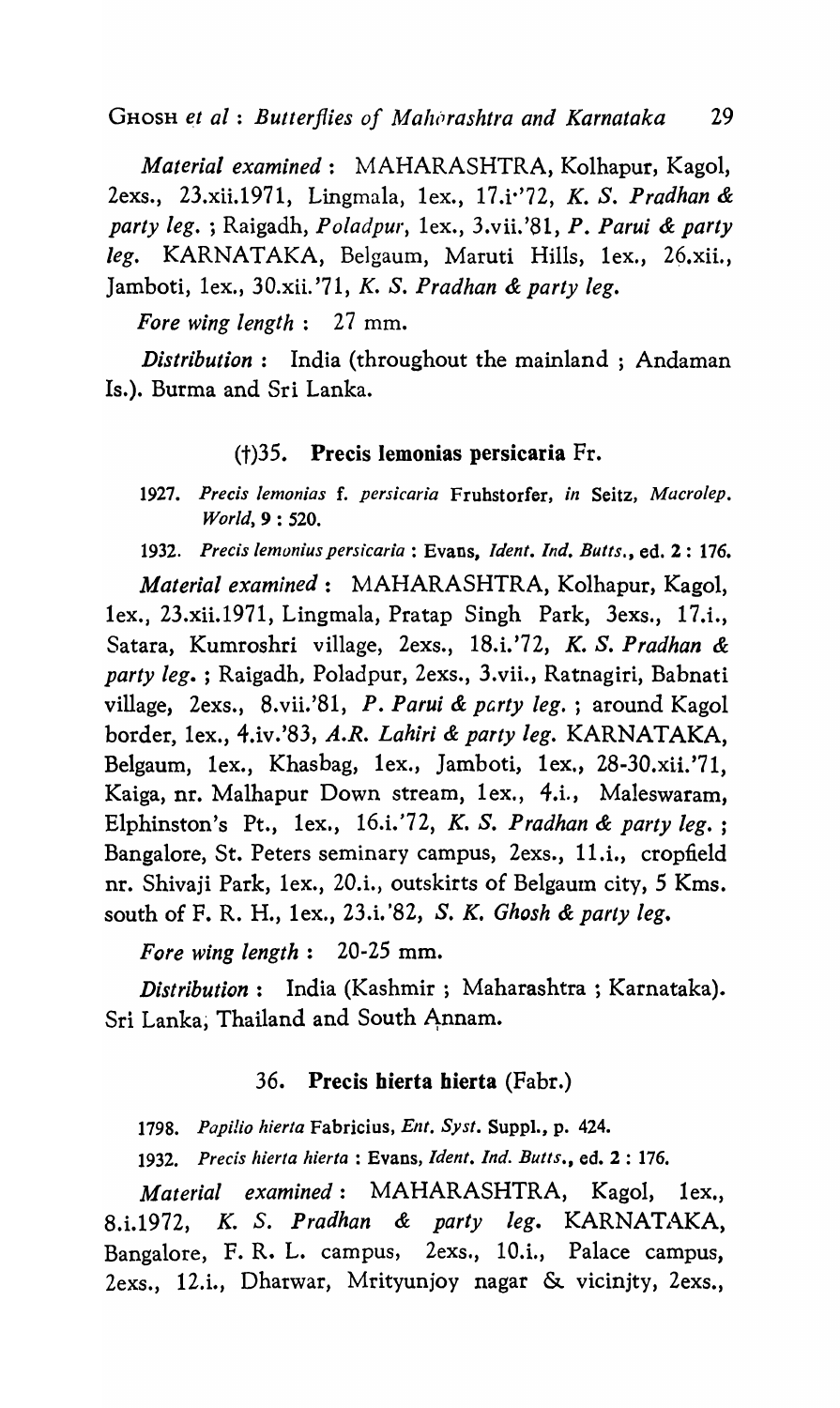17.i., Belgaum crop field nr. Shivaji Fort, 2exs., 20.i., Malleswaram, 8 Kms. north-east of Bangalore F. R. H., 2exs., 27.i.'82, S. K. *Ghosh* & *party leg.* 

*Fore wing length:* 26 mm.

*Distribution:* India (throughout the mainland). Pakistan and Sri Lanka.

## 37. Precis orithyia swinhoei But!.

*1885. Precis swinhoei* Butler, *Ann. Mag. nat. Hisl.,* p. 309. *1932. Precis orithyia swinhoei:* Evans, *Idenl. Ind. Butts.,* ed. 2 : 176.

*Material examined:* MAHARASHTRA, Kolhapur, Kagol, lex., Shivaji Univ. campus, lex., 20-21.xii.1971, Satara, Chinchani, 3exs., 14.i.'72, KARNATAKA, Belgaum, Maruti Hills, 5exs., 26.xit.'71, K. S. *Pradhan* & *party leg.* ; Dhawar, Botanical Gardens, lex.,l5.i., BeIgaum, Kangari village, lex., 21.i., Gandhinagar Farm, lex., 22.i, Malleswaram, 8 Kms. north of Bangalore F. R. H., lex., 27.i.'82, S. K. *Ghosh* & *party leg.* 

*Fore wing length:* 20-25 mm.

*Distribution:* India (western Himalaya; western and southern Peninsula). Ranging northwards to Pakistan.

# (§) 38. Precis atlites (L.)

1763. Papilio atlites Linnaeus, Centur. Ins., p. 24.

1932. Precis atlites : Evans, *Ident. Ind. Butts.*, ed. 2 : 176.

*Material examined:* MAHARASHTRA, Kagol, 1 ex., 8. i.1972, K. S. *Pradhan* & *party leg.;* Raigadh, Poladpur, lex., 3.vii.'8l, *P. Parui &party leg,* KARNATAKA, Belgaum, 1 ex., 28.xii.'71, Karwar, 2 exs., 1.i.'72, K. S. *Pradhan* & *party leg.,*  1 km. north of F. R. H., 1 ex., 24.i.'82, S. K. *Ghosh* & *party leg.* 

*Fore wing length;* 22-30 mm.

*Distribution:* India (throughout the mainland; Andaman and Car Nicobar Is.). Burma and Sri Lanka.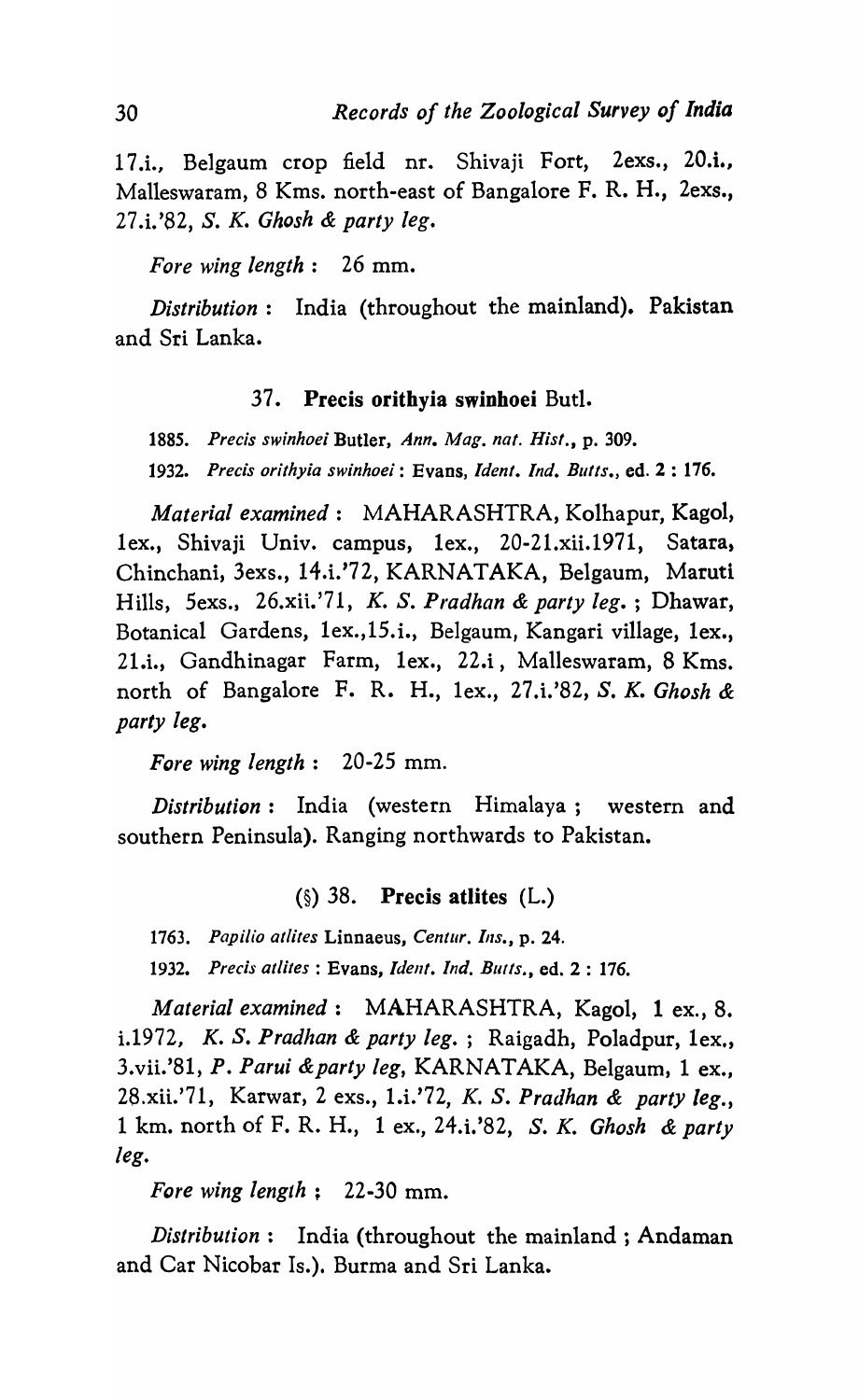## 39. Neptis bylas varmona M.

*1872. Neptis varmona* Moore, *Proc. zool. Soc. L01:d.,* p. 561.

*1932. Neptis hylas varmona* : Evans, *[dent. Ind. Butts.,* ed. 2 : 166.

*Material examined:* MAHARASHTRA, Purli, 2 exs., 12.i.1972; KARNATAKA, Belgaum, Maruti Hills, 3 exs., 27.xii., Jamboti, 3 exs., 30.xii,'71, K. S. *Paadhan* & *party leg.* ; Gandhinagar Farm, 1 ex., 22.i.'82, S. K. *Ghosh* & *party leg.* 

*Fore wing length:* 23 mm.

*Distribution:* India (western and eastern Himalaya; western and southern Peninsula). Sri Lanka.

(\*) 40. Pantoporia perius (L.)

1758. Papilio perius Linnaeus, Syst Nat., ed. 10:471.

1932. Pantoporia perius : Evans, *Ident. Ind. Butts.*, ed. 2 : 164.

*Material examined:* MAHARASHTRA, Pratapgadh Park, 3 exs., 18.i.1972, *K.* S. *Pradhan* & *party leg.* 

*Fore wing length:* 29 mm.

*Distribution;* India (Himachal Pradesh to the peninsular belts). Burma.

#### 41. Hypolimnas bolina (L.)

1758. Papilio bolina Linnaeus, Syst. Nat., ed. 10:479.

1932. Hypolimnas bolina : Evans, *Ident. Ind. Butts.*, ed. 2 : 174.

*Material examined:* MAHARASHTRA, Ratnagiri coast, 2 exs., 7.vii.1981, *P. Parui* & *party leg.* 

*Fore wing length:* 35-40 mm.

*Distribution:* India (throughout the mainland; Andaman and Car Nicobar Is.). Pakistan, Burma and Sri Lanka.

#### (§) 42. Hypolimnas misippus (L.)

*1764. Papilio misippus* Linnaeus, *Mus. Vir.,* p. 264.

1932. *Hypolimnasmisippus:* Evans, *[dent. Ind. Butts.* ed. 2 : 173.

*Material examined:* KARNATAKA, Belgaum, Tilakwadi Park, 1 ex., 29.xii.1971, Karwar Municipal Garden, 2 exs., 3.t '72, *K.* S. *Pradhan* & *party leg.*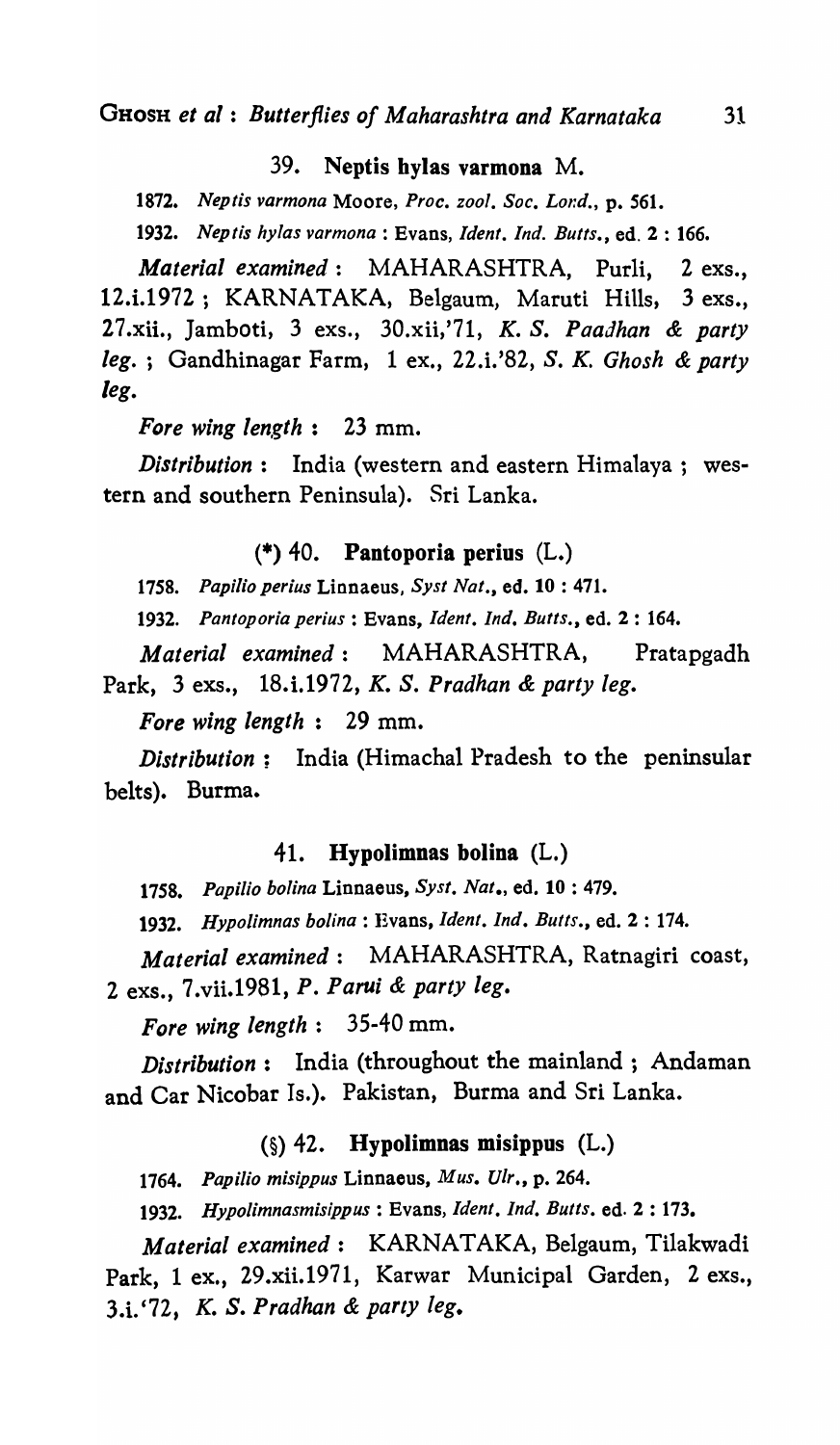*Fore wing length:* 30-42 mm.

*Distribution:* India (throughout the mainland; Andaman and Car Nicobar Is.). Pakistan, Burma and Sri Lanka.

## 43. EuthaIia nais (Forst.)

1771. *Papilio nais* Forster, *Nov. Spec. Ins. Cent.,* t : 73.

1932. Euthalia nais: Evans, *Ident, Ind. Butts.*, ed. 2:157.

*Mateterial examined:* KARNATAKA, Belgaum, Khasbag, 2 exs., 29.xii.1971, *K.* S. *Pradhan* & *party leg.;* Bangalore, St. Peter's seminary campus, 1ex., 11.i.'82, S. K. Ghosh & *party leg.* 

*Fore wing length:* 29-32 mm.

*Distribution:* India (western and eastern Himalaya; throughout the Peninsula). Sri Lanka.

## 44. Cynthia cardui (L.)

1758. Papilio cardui Linnaeus, Syst. Nat., ed. 10: 475.

*1977. Cynthia cardui* : Varshney, *News!. Zoo!. Surv. India,* 3 (1) : 13.

*Material examined:* MAHARASHTRA, Mahabaleswar, Elphinston Pt., 1ex., Lingmala, 2exs., 16-17.i.1972, K. S. *Pradhan* & *Party leg.* KARNATAKA, Belgaum, Gandhinagar Farm, lex., 22.i. '82, S. *K. Ghosh* & *party leg.* 

*Fore wing length* : 27-30 mm.

*Distribution:* Universal except South America.

# (t) 45. Symbrenthia hippoclus de N.

*1886. Symbrenthia hippoc/us* de Niceville, *Butt. India,* 2 : 240.

Material axamined: KARNATAKA, Bangalore, Malleswaram, lex. 27.i.1982, S. *K. Ghosh* & *party leg.* 

*Fore wing length;* 24 mm.

*Distribution:* India (Himachal Pradesh to Sikkim and Assam; Karnataka). Burma, extending to Malayan subregion.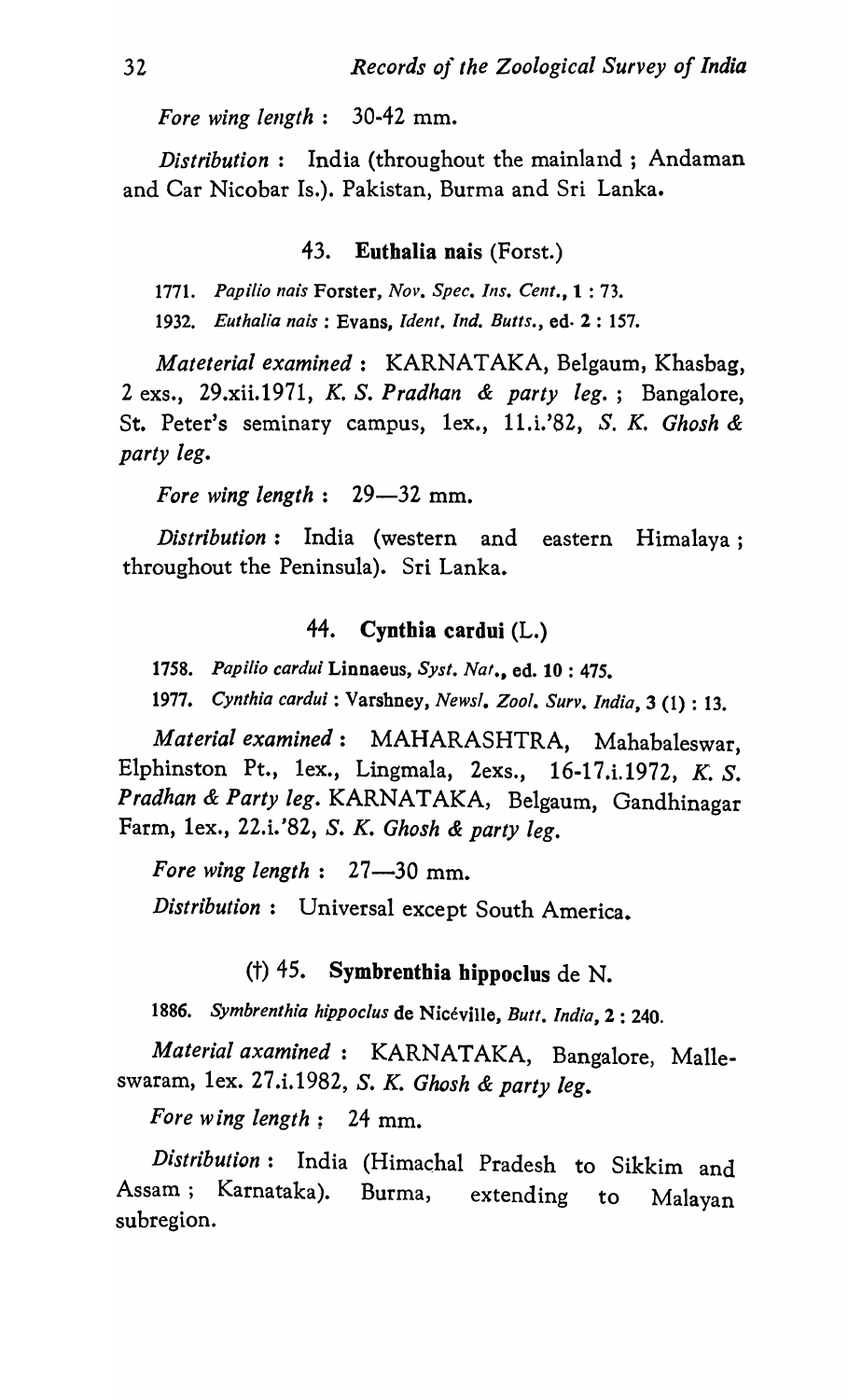Family VII. LYCAENIDAE 46. *Tarucus nara* (Koll.)

- *1848. Lycaena nara* Kollar, *in* Hiigel, *Kasch. Reich. Seik. Ins.,* 4 : 241.
- 1962. *Tarucus nara* : Cantlie, *Lycaen. Port. Evans' "Ident. Ind. Butts.*  1932", p. 33.

*Material examined:* MAHARASHTRA, Satara, Wai, lex., 1.vii.1981, *P. Parui* & *party leg.* 

*Fore wing length:* 15 mm.

*Distribution:* India (western and eastern Himalaya; throughout the Peninsula).

## (t) 47. Arletta vardhana (M.)

- *1874. Polyommatus vardhana* Moore, *Proc. zoo!. Soc. Lond.,* p. 572, pl. 66, fig. 5.
- 1962. *Ar/etta vardhana:* Cantlie, *Lycaen. Prot. Evans' "Ident. Ind. -Butts.* 1932", p. 41.

*Material examined:* KARNATAKA, Maruti Hills, Belgaum, lex., 27.xii.l971, *K.* S. *Pradhan* & *party leg.* 

*Fore wing length:* 13 mm.

*Distribution:* India (Kashmir to Kumaon; Karnataka). Nepal.

# 48. Freyeria trochilus putli (Koll.)

- *1848. Lycaena putli* Kollar, *in* Hugel, *Caseh. Reich. Seik. Ins.,* 4 : 422.
- 1962. *Freyeria trochilus putli*: Cantlie, Lycaen. Port. Evans' "Ident. *Ind. Butts.* 1932", p. 62.

*Material examined;* KARNATAKA, Maruti Hills, Belgaum, 3 exs., 26.xii.1971, *K.* S. *Pradhan* & *party leg.* 

*Fore wing length:* 5 mm.

*Distribution:* India (western and eastern Himalaya; throughout the Peninsula). Burma.

5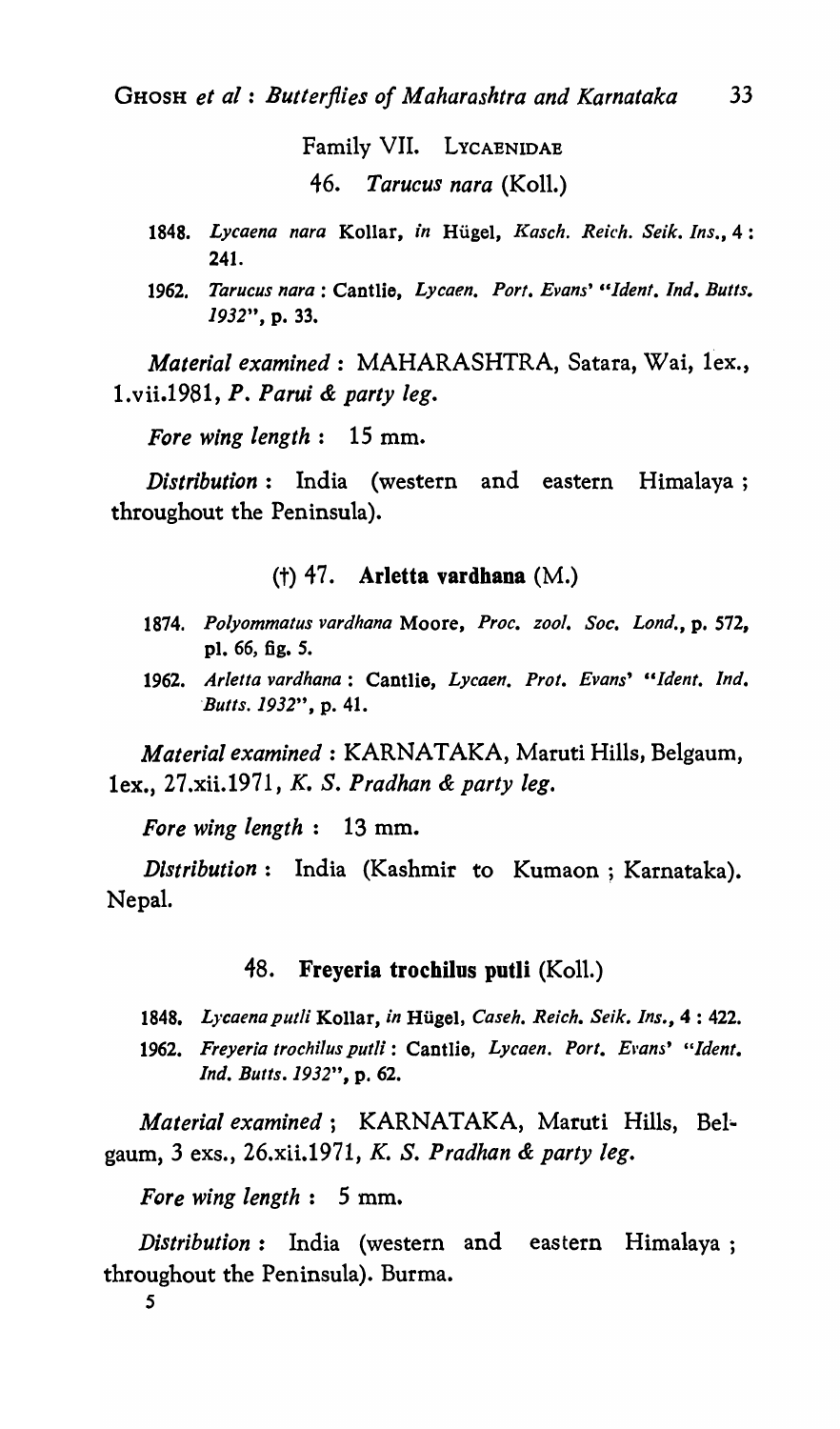$(*<sub>†</sub>)$  49. Zizeeria otis indica (Murr.)

- *1874. Lycaena iudica* Murray, *Trans. ent. Soc. Lond.,* p. 525, pl. 10, figs. 2, 3.
- 1962. *Zizeeria otis indica*: Cantlie, Lycaen. Port. Evans' "Ident. Ind. *Butts.* 1932", p. 63.

*Material examined:* MAHARASHTRA, Wilson Pt., 2 exs., 19.<sub>1</sub>.1972; KARNATAKA, Belgaum, Jamboti, 2 exs., 30.xii.'71, *K.* S. *Pradhan* & *party leg.* 

*Fore wing length:* 7 mm.

*Distribution:* India (western and eastern Himalaya; almost throughout the Peninsula). Pakistan and Nepal.

(t§) 50. Zizeeria maha ossa (Swin.)

- *1885. Z;zera ossa Swinhoe, Proc. zoo!. Soc. Lond.,* p. 132, pl. 9, figs. 11, 12.
- 1962. *Zizeeria maha ossa:* Cantlie, *Lycaen. PorI. Evans' "Indent. Ind. Butts.* 1932", p. 64.

*Material examined:* KARNATAKA, Belgaum, Maruti Hills, 3exs., 26.xii.1971, *K.* S. *Pradhan* & *party leg.* 

*Fore wing length:* 10 mm.

*Distribution:* India (northern to southern Peninsula).

#### 51. Zizula hylax (Fabr.)

- 1775. Pithecops hylax Fabricius, *Ent. Syst.*, p. 526.
- 1962. *Zizula hylax* : Cantlie, *Lycaen. Port. Evans' "Ident. Ind. Butts.*  1932", p. 65.

*Material examined*: MAHARASHTRA, Wilson Pt., 1ex,, 19.i.1972, *K.* S. *Pradhan* & *party leg.* 

*Fore wing length:* 8 mm.

*Distribution:* India (throughout the mainland; Andaman and Nicobar Is.). Pakistan. Burma and Sri Lanka.

## 52. Euchrysops cnejus (Fabr.)

- *1798. Hesperia cnejus* Fabricius, *Ent. Syst., Suppl.,* p. 430.
- 1962. *Euchrysops cnejus*: Centlie, *Lycaen. Port. Evans'* "Ident. Ident. *Butts.* 1932, "p. 65.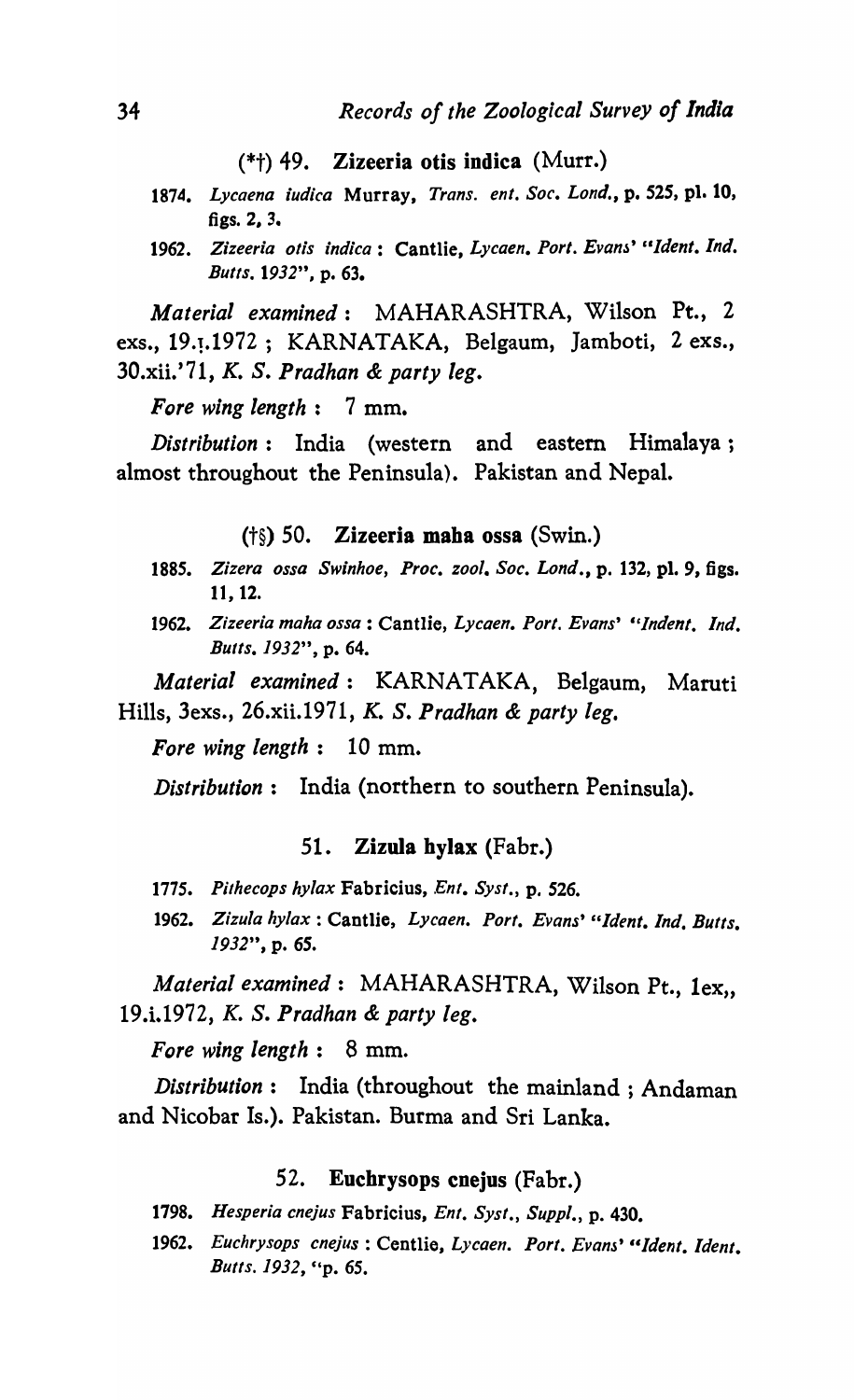GHOSH *et oJ: Butterflies of Maharashtra and Karnataka* 35

*Material examined:* MAHARASHTRA, Mahabaleswar, Kolhapur, Sangam, lex., 24.xii.1971, K. S. *Pradhan* & *party leg.* 

*Fore wing length:* 11 mm.

*Distribution:* India (throughout the mainland; Andaman, Car and South Nicobar Is.). Pakistan, Nepal, Burma and Sri Lanka.

# $(+)$  53. Lampides boeticus  $(L.)$

1767. Papilio boeticus Linnaeus, Syst. Nat., ed. 12:789.

*1962. Lampides boeticus:* Cantlie, *Lycaen. Port. Evanj' "ldenl. Ind. Butts.* 1932", p. 69.

*Material examined:* MAHARASHTRA,Jog, 2exs., 7.1.1972, "at light" ; KARANATAKA, Belgaum, Maruti Hills, lex., 26.xii., Karwar, Kodibag, lex., Municipal Gardens, 2exs., 2-3.i.'72, *K.* S. *Pradhan* & *party leg.* 

*Fore wing length:* 15 mm.

*Distribution:* India (throughout the mainland; Andaman and Nicobar Is.). Pakistan, Nepal and Sri Lanka.

#### (t) 54. Hypolycaena erylus himavantus Fr.

1900. *Hypoiycaena himavantus* Fruhstorfer, *Berl. Ent. Zeit.,* 56: 237.

1962. *Hypoiycaena eryius himavantus:* Cantlie, *Lycaen. Port. Evans' "Ident. Ind. Butts.* 1932", p. 142.

*Material examined:* KARNATAKA, Dharwar, Etingood village, lex., 16.i.1982, S. *K. Ghosh* & *party leg.* 

*Fore wing length:* 18 mm.

*Distribution:* India (Sikkim ; Kamataka). Nepal. Upto Burma.

Family VIII. HESPERllDAB

## 55. Sarangesa purendra pandra Ev.

1949. Sarangesa purendra pandra *Evans, Cat. Hesp. Eur. Asi. Austral. Brit. Mus. (Nat. Hisl.),* p. 119.

*Material examined:* MAHARASHTRA, Mahabaleswar, Wilson Pt., 3exs., 19.i.1972, *K.* S. *Pradhan* & *party leg.*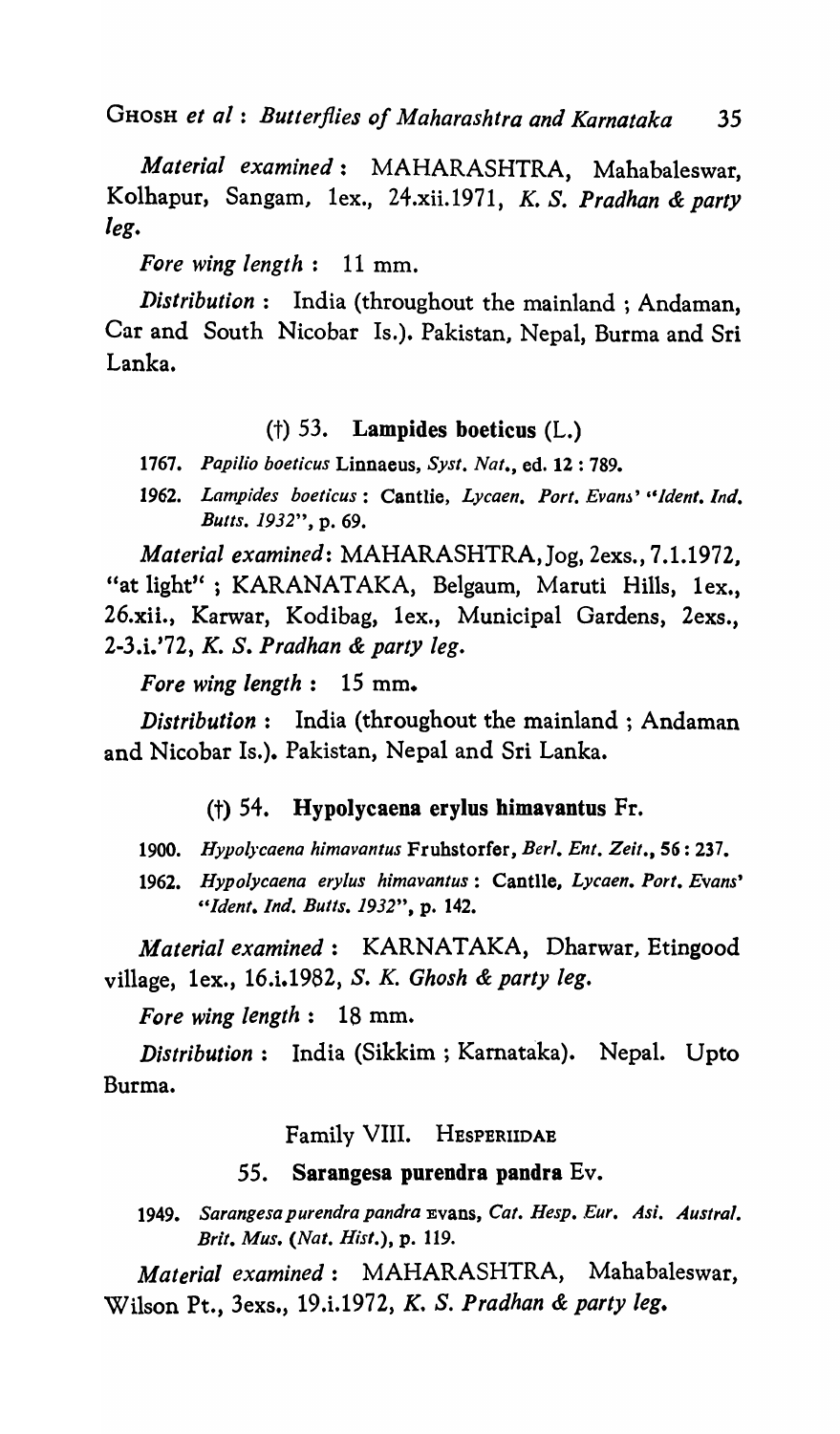*Fore wing length:* 15 mm.

*Distribution:* India (western, northern and southern Peninsula). Sri Lanka.

# 56. Spialia galba (Fabr.)

- *1793. Hesperia galba* Fabricius, *Ent. Sysl.,* p. 352.
- 1949. *Spialia galba:* Evans, *Cat, Hesp. Eur. Asi. Austral. Brit. Mus. (Nat. Hisl.),* p. 175.

*Material examined:* MAHARASHTRA, Eduvani, 2exs., 6.i.1972, *K.* S. *Pradhan* & *party leg.* 

*Fore wing length:* 10 mm.

*Distribution:* India (western and eastern Himalaya; throughout the Paninsula). Pakistan, Burma and Sri Lanka.

#### $(*)$  57. Potanthus pseudomaesa pseudomaesa  $(M.)$

- *1881. Padraonapseudomaesa* Moore, *Lep. Ceylon,* 1 : 170.
- 1949. *Potanlhus pseudomaesa pseudomaesa:* Evans, *Cat. Hesp. Eur. Asi. Austral. Brit. Mus. (Nat. Hisl.),* p. 377.

*Material examined:* MAHARASTRA, Satara, Chinchani 1ex.,14.i.1972, *K.* S. *Pradhan* & *party leg.* 

*Fore wing length:* 12 mm.

*Distribution:* India (western, northern and southern Peninsula). Sri Lanka.

## (†)  $58$ . Telicota augias augias (L.)

- *1767. Papiiio augias* Linnaeus, *Sysl. Nat.,* 1 (2) : 794.
- *1949. Telicola augias augias:* Evans, *Cat. Hesp. Eur. Asi. Austral. Bril. Mus. (Nal. Hisl.),* p. 394.

*Material examined:* MAHARASHTRA, Kolhapur, Kagol. 2exs., 23.xii.1971, *K.* S. *Pradhan* & *party leg.* KARNATAKA, outskirts of Belgaum city, 5 Kms. south of F.R.H., 2exs., 23,xii.'82, S. *K. Ghosh* & *party leg.* 

*Fore wing length:* 15 mm.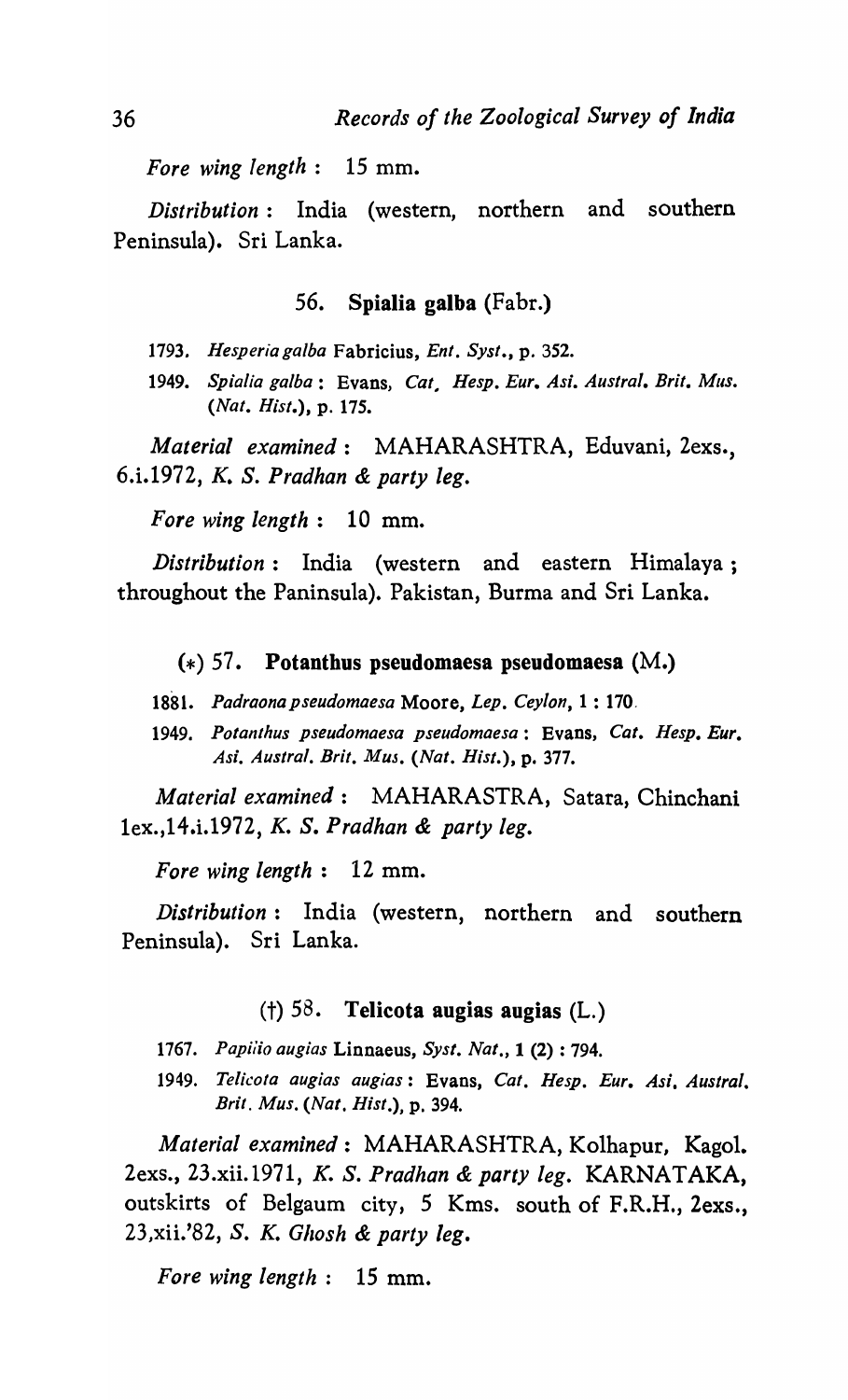*Distribution*: India (Nagaland; Maharashtra; Karnataka). South Burma, Malaya and South Vietnam.

# (t)59. PeJopidas mathias mathias (Fabr.)

1798. Hesperia mathias Fabricius, Ent. Syst. Suppl., p. 433.

1949. Pelopidas mathias mathias: Evans, Cat. Hesp. Eur. Asi. Austral. *Brit. Mus. (Nat. Hisl.),* p. 441.

*Material examined:* MAHARASHTRA, Kolhapuf, Shivaji Univ., 1ex., 21.xii.1971, KARNATAKA, Belgaum, Maruti Hills, 2exs., 27 -28.xii.'?1, K. S. *Pradhan* & *party leg.* 

*Fore wing length:* 14 mm.

*Distribution:* India (almost throughout the mainland; Nicobar Is.). Pakistan, Burma, Sri Lanka, Sundaland, Lesser Sunda Is. extending. Upto Tenimber.

## SUMMARY

An account along with distribution of 59 species and subspecies in 39 genera under 8 families of butterflies (Lepidoptera: Rhopalocera) from the Indian peninsular states of Maharashtra and Karnataka is presented. 21 speces, of which 4 were hitherto unknown from the whole of the Indian Peninsula, constitute new locality records for one state or the other or both concerned.

## ACKNOWLEDGEMENTS

The authors are grateful to the Director, Zoological survey of India, for kindly providing the laboratory facilities in their work. They are also thankful to Drs. S. K. Bhattacharya, Scientist 'D', B. Dutta, Scientist 'C' and Shri I. J. Gupta, Asstt. Zoologist of the same institute, for numerous courtesies.

## **REFERENCES**

ACKERY, P. R. & VANE-WRIGHT, R. I., 1984. *Milkweed Butterflies,* vii + 425 pp., figs. & pIs. *Brit. Mus. (Nat. Hist.),* London.